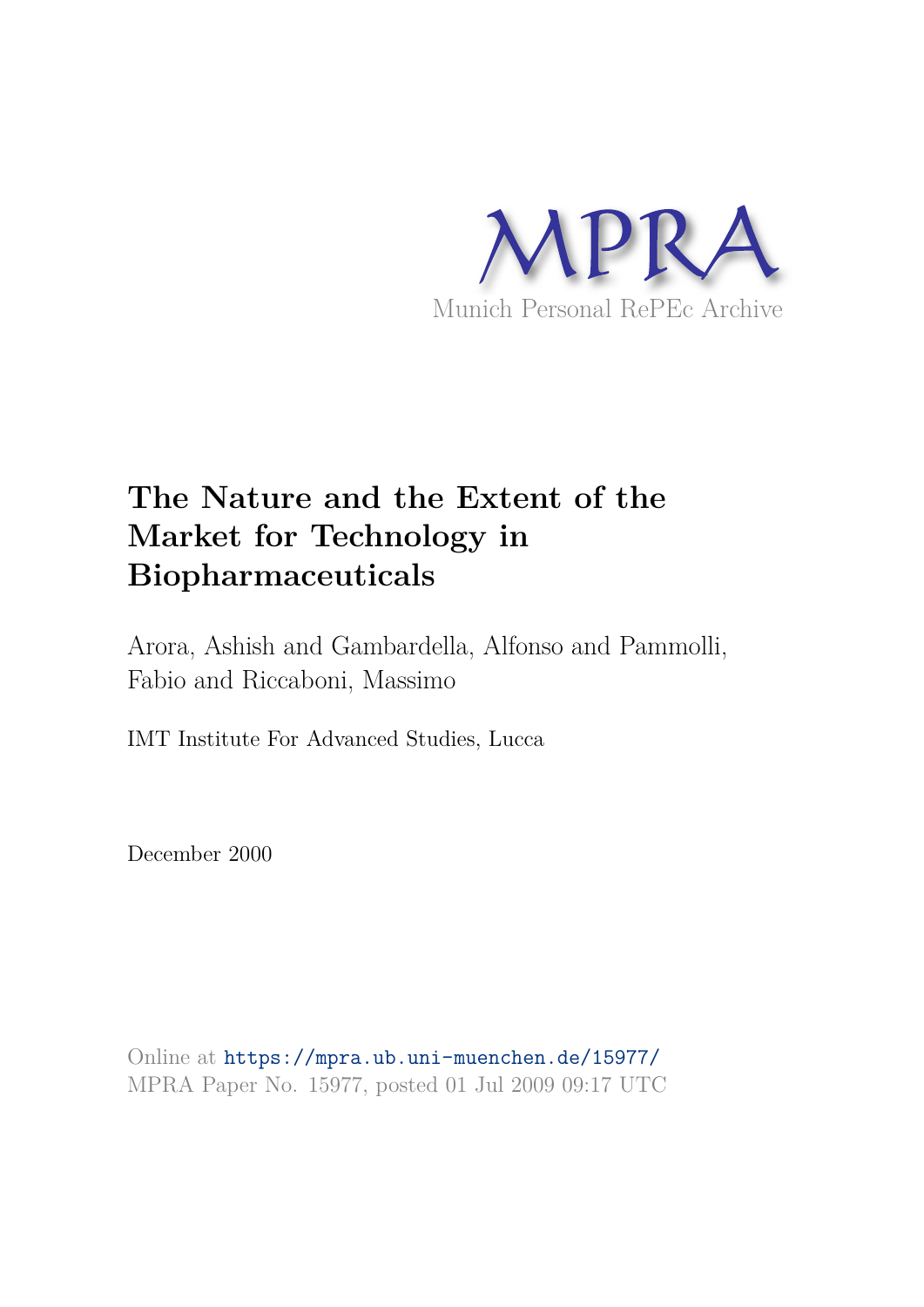# **THE NATURE AND THE EXTENT OF THE MARKET FOR TECHNOLOGY IN BIOPHARMACEUTICALS**

Ashish Arora Heinz School, Carnegie Mellon University, Pittsburgh PA *ashish@andrew.cmu.edu* 

Alfonso Gambardella Sant'Anna School of Advanced Studies, Pisa, Italy *agambardella@info-net.it* 

> Fabio Pammolli University of Siena, Italy *pammolli@cln.it*

Massimo Riccaboni Sant'Anna School of Advanced Studies, Pisa, Italy, and University of Siena, Italy *riccaboni.massimo@libero.it* 

December 2000

This paper is part of the activities of the EPRIS Project (European Pharmaceutical Regulation & Innovation Systems), University of Siena, Italy. We also acknowledge financial support from the CNRS Program "Les Enjeux Economique de l'Innovation". The paper benefitted from comments and suggestions of the participants in the International Conference on "Technology Policy and Innovation: Economic and Historical Perspectives", Paris, Maison de la Chimie, Centre International de Congres, 20-22 November 2000, and in the EPRIS Annual Meeting, London 15-16 December, 2000.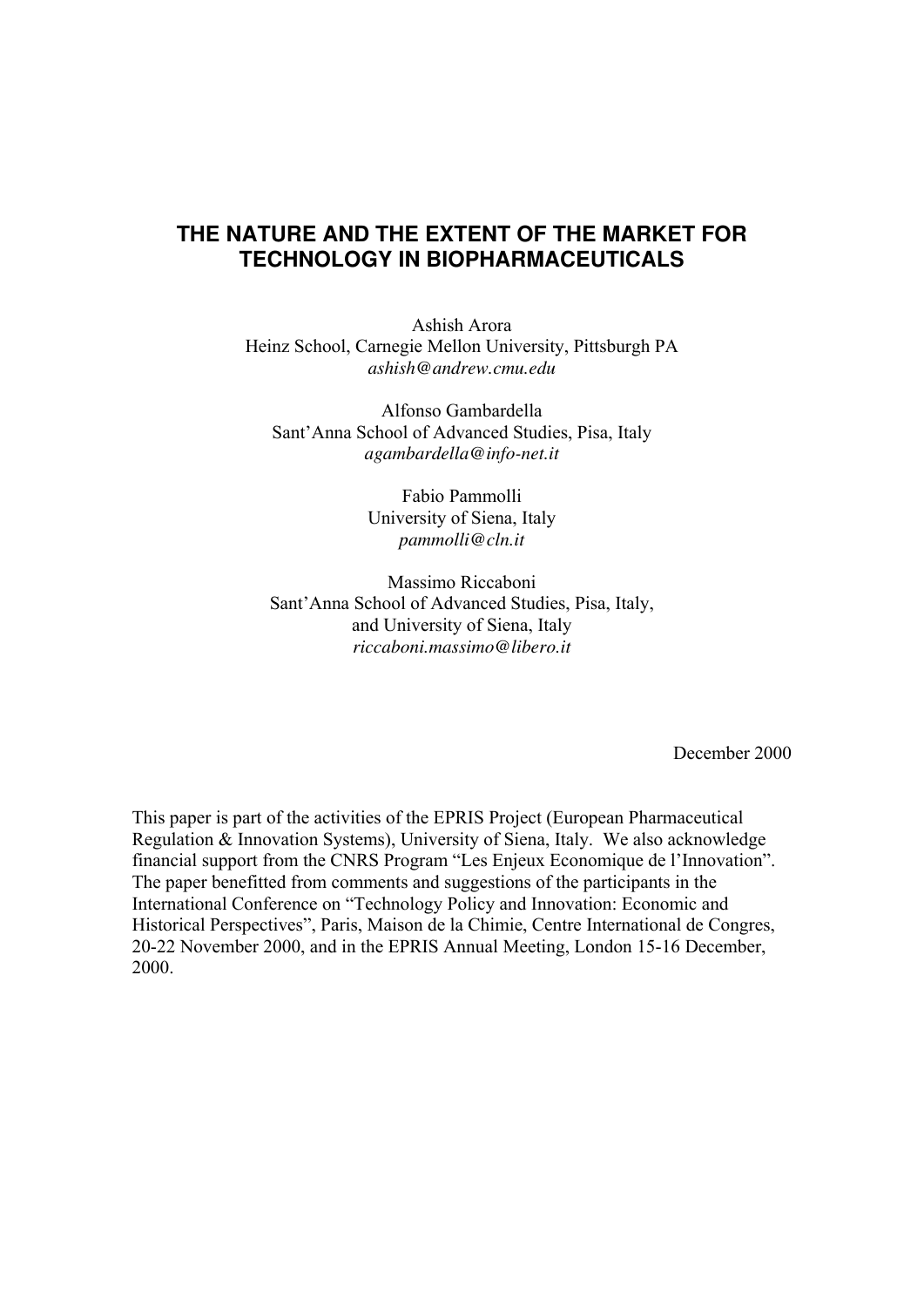## **Abstract**

This paper explored an unusually comprehensive dataset of more than 2,000 drug R&D projects all over the world during the 1990s. This enabled us to characterise several features of the innovation process in pharmaceuticals, particularly the different role and comparative R&D performance of the large established drug companies vis-à-vis smaller high-tech specialist firms – the so-called New Biotechnology Firms (NBFs). Our results can be summarised as follows:

- a) The NBFs are largely an American phenomenon. More than half of the drug R&D projects originated in the US are by NBFs, while almost 90% of the drug R&D projects originated in Europe are from established pharmaceutical firms;
- b) Collaborative R&D projects are consistently more likely to occur in the US than in Europe. However, in-house projects are a significant majority of the drug R&D projects that entered the clinical stages.
- c) The established pharmaceutical companies have comparative advantages with respect to the NBFs in drug development (clinical trials). In drug discovery there is no advantage related to scale. Unlike clinical developments, where the large firms seem to have superior capabilities when compared to the NBFs, in discovery there is no inherent superiority (in terms of ultimate probability of success of the compounds) of either the NBFs or the large firms.
- d) The NBFs are not specialized in more risky R&D projects. In fact, more risky drug projects (i.e. drugs for which there is no or there are few existing remedies) are more likely to be undertaken by the larger pharmaceutical companies. This suggests that scale, market power, and the ability to moblise large amounts of resources are key factors in enabling the firms to sustain such higher risks.
- e) Other things being equal, the projects originated by the NBFs are more likely to fail in the earlier clinical stages. This suggests that the NBFs perform a good deal of exploration without incurring the higher costs of failing at later stages.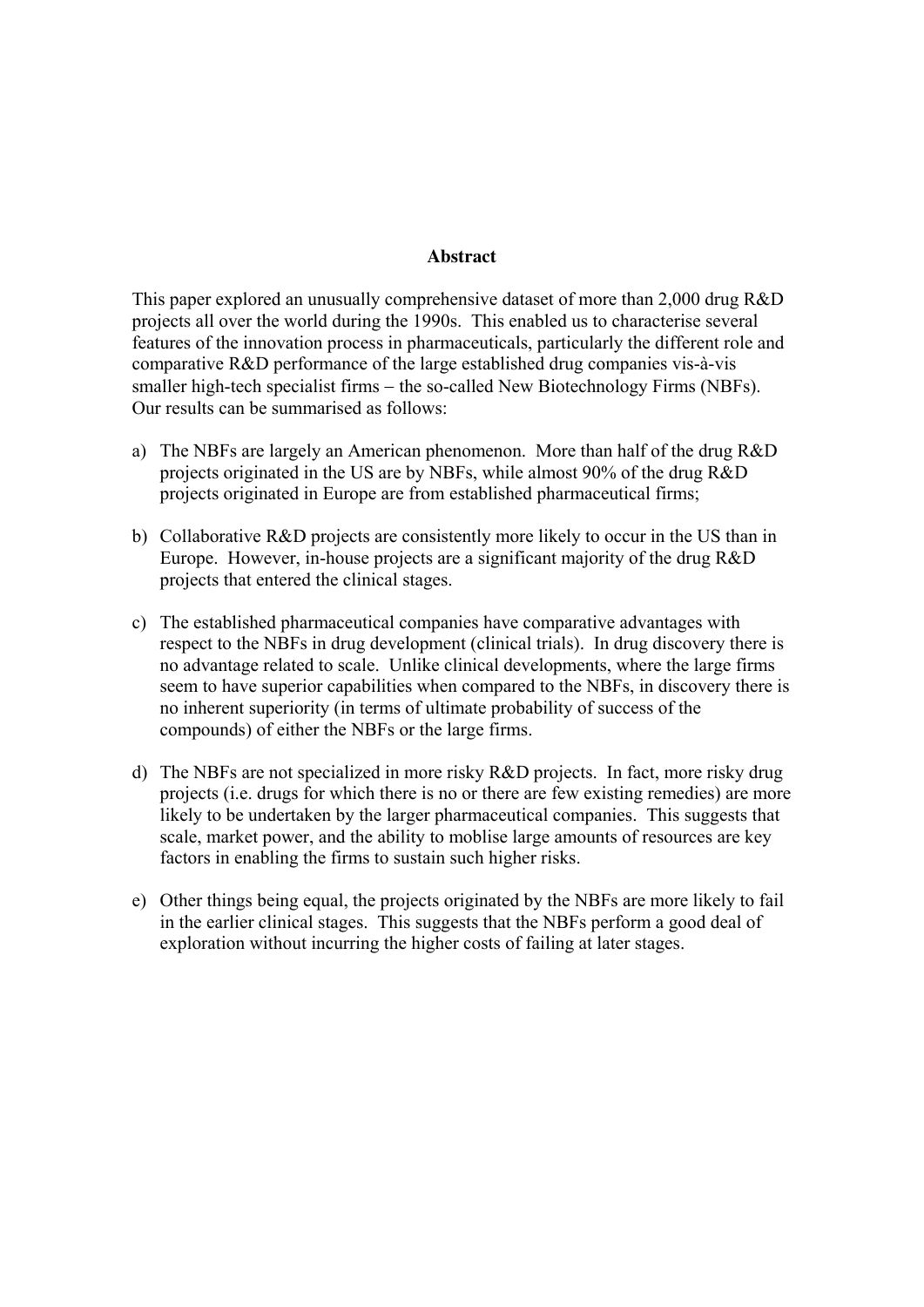#### **1. INTRODUCTION**

Technological collaborations, R&D agreements, licensing and the exchange of technology among independent parties have become common phenomena in recent years. (See for instance Teece, 1986; Kogut, 1988; Hagedoorn, 1992; Hagedoorn and Schakenraad, 1994.) In many industries, and particularly in many high-tech industries, one observes the rise of smaller high-tech firms whose main competence is technology. Typically, these firms supply their technologies through licensing or more elaborated forms of collaboration within full fledged "markets for technology". (Arora, Fosfuri, and Gambardella, 2000.) As argued by Gans, Hsu and Stern (2000), when technological appropriability is strong, these firms tend to act as specialized technology suppliers to the larger established firms which operate in the downstream markets. When technological appropriability is weaker, they tend to appropriate rents from their mastery of the technology by moving downstream, and by competing with the established firms.

Biopharmaceuticals is a quintessential example of the development of technological collaborations, as well as of technological competition, between larger established firms, and a set of new, smaller firms specialized in technology. The story of the New Biotechnology Firms (NBFs) has been told by several authors (e.g. among others, Orsenigo, 1989; Gambardella, 1995). After the foundation of Genentech in 1976, a wave of NBFs were founded in the 1980s, and many others have been founded during the 1990s. The NBFs are specialized in the early stages of drug R&D. Their comparative advantage is in the application of the new biological technologies and the life sciences to drug discovery, and to other areas like agricultural chemicals, food,

1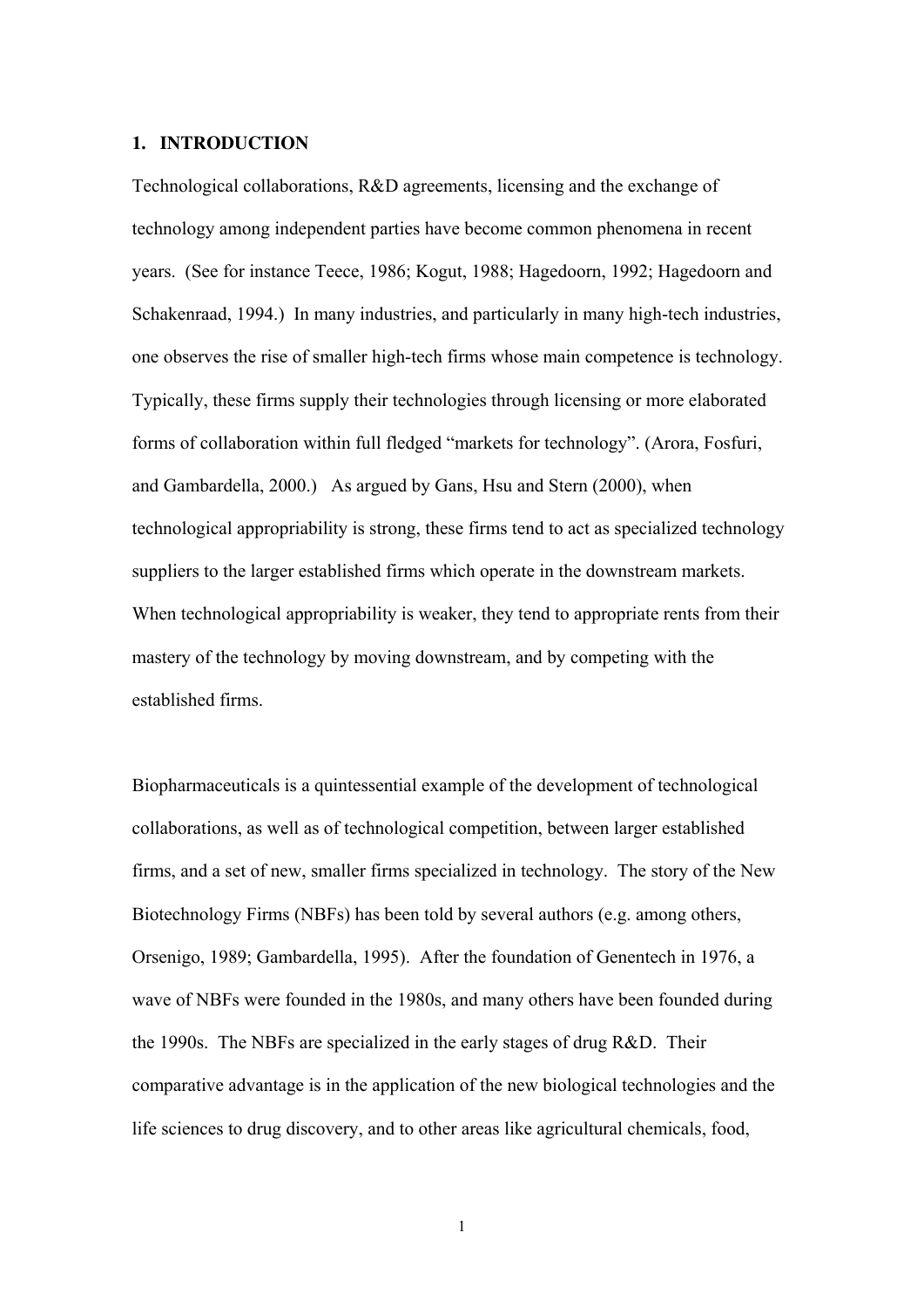environment, etc.. In pharmaceuticals, the NBFs often lack the resources to conduct the far more costly clinical trials to obtain the market approval for their new compounds. They also have a comparative disadvantage in large scale commercialization of the new drugs. Clearly, the large firms, and especially the large drug multinationals, keep significant in-house scientific and technological expertise. However, the NBFs often represent a useful source of new compounds and more generally of external technological and scientific competences.

The story of the NBFs raises several questions. Particularly, we lack a systematic assessment of issues like – What are the main characteristics and comparative advantages of the larger and smaller firms in the innovation process? Do the larger firms have comparative advantages in downstream R&D activities, while the smaller firms have comparative advantages in upstream research because of their more suitable organizational structures and systems of incentives (e.g. Arrow, 1983; March and Levinthal, 1993)? Are the smaller high-tech firms taking up more risky projects (e.g. Arrow, 1983; Holmstrom, 1989)? Are the smaller firms providing a greater deal of "exploration" by initiating several new projects which tend to end up earlier, thereby avoiding more costly failures at later R&D stages? Since the life sciences are said to offer a more scientific approach to drug discovery, potential failures can be detected earlier because of the better understanding of the underlying process. One may then expect that the projects of the NBFs, which are more specialized in the life sciences, fail earlier, with implied cost savings from avoiding later failures. Another question is whether collaborative and in-house R&D projects exhibit different probabilities of success. As we shall discuss in the paper, there are reasons in favour of either one of

2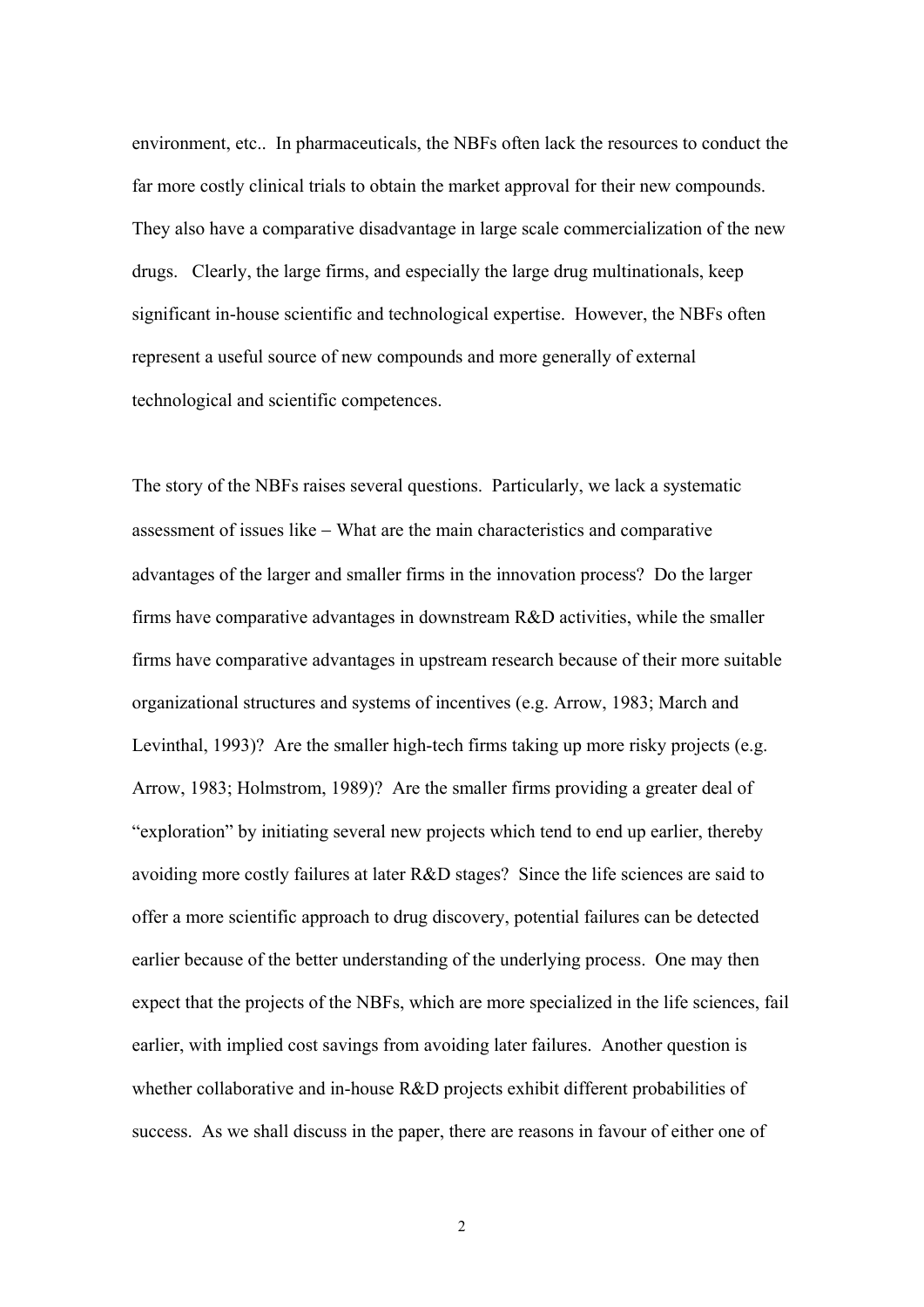the two R&D governance structures, and the only empirical study we know on this issue found that internally developed compounds are more likely to succeed (Pisano, 1997).

This paper employs a comprehensive database of drug R&D projects all over the world during the 1990s. Our sample includes projects that entered at least the first stage of the clinical trials (clinicals I). The database reports systematic information about such projects, like the therapeutic class of the compound which is being tried; the stage (clinicals I, II, III) in which the project failed, or whether it was eventually approved for commercialization; the company that originated the compound, and the one that developed it (which will be the same company in the case of in-house projects); the R&D stage (clinicals I, II, III) in which the compound was licensed; the country in which the trials were conducted, and in which the compound was approved. As we shall discuss in the next section we used only the projects which were terminated (either that failed or that ended up successfully). Our sample is then composed of 2078 projects. The main goal of the paper is then to exploit the potential of our database to provide a systematic and comprehensive assessment of the technological collaborations in this industry, the role and the comparative advantages of the smaller high-tech NBFs vis-à-vis the established pharmaceutical companies, along with other aspects of the nature and the organization of the innovation process in this sector.

Of course, biopharmaceuticals is peculiar in that, compared to other high-tech industries, its R&D activities unfold "linearly" from discovery to the various clinical tests. This helps our empirical analysis as it avoid the complications associated with the far more convoluted  $\sim$  or "chain-linked", as Kline and Rosenberg (1986) put it  $-R&D$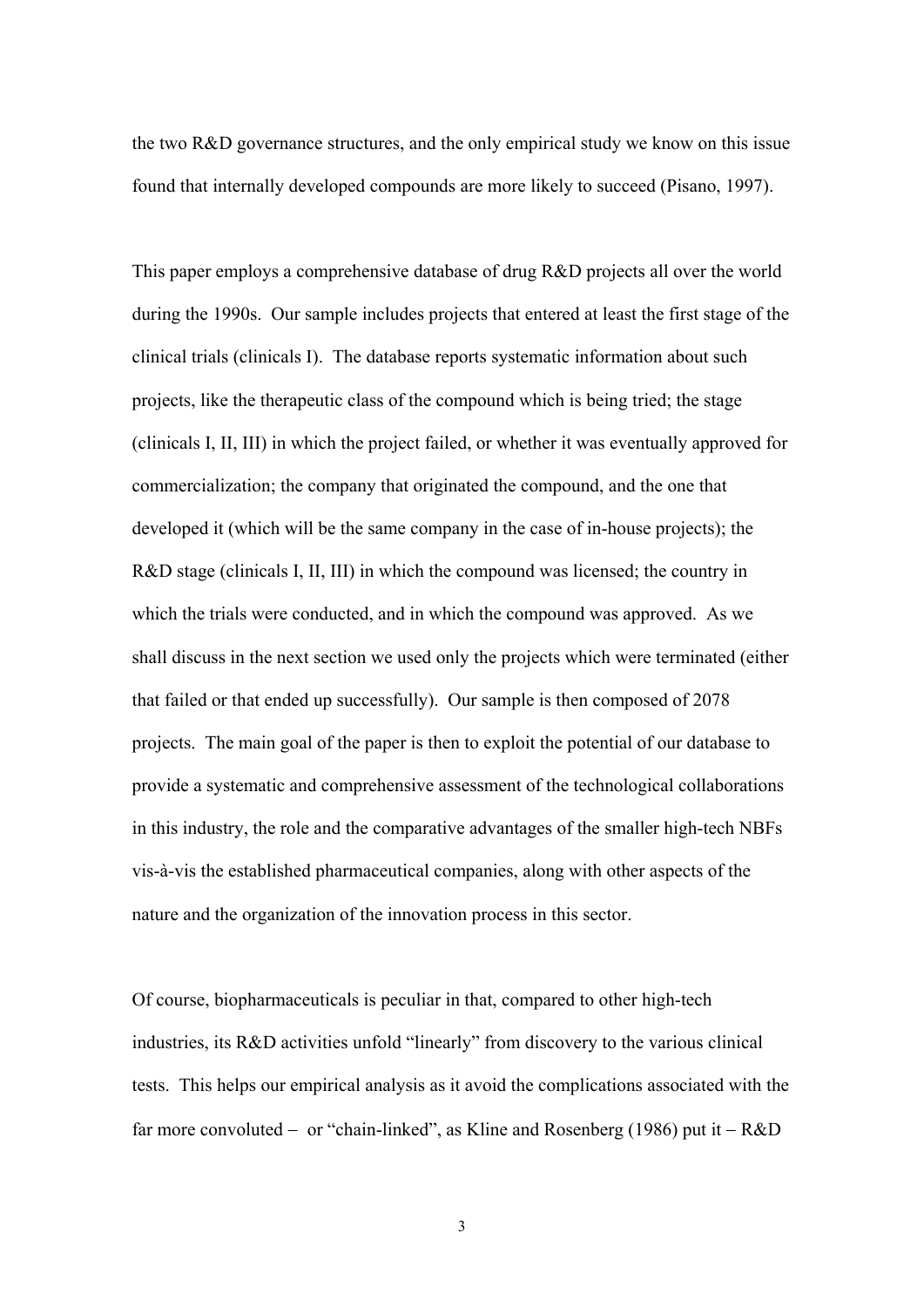processes of industries like electronics. Here, for example, we can distinguish fairly neatly between an early, upstream research stage and the downstream ones. However, the very fact that in this industry we can naturally separate features like the upstream *vs* downstream R&D stages, or the activities that different types of firms (e.g. large and small) do, suggests that it may provide a meaningful perspective to evaluate more generally the nature of these processes. For example, questions like whether or not biotech firms perform more risky projects, or whether they are specialized in upstream research, or about the nature of the in-house *vs* licensing process and the potential differences in their probability of success, can be informative about similar processes in other industries.

The paper is organized as follows. The next section presents our database, and it discusses our sample of projects. Sections 3-8 empirically assess various issues about technological collaborations in the pharmaceutical industry. Section 3 looks at the share of compounds developed in collaboration *vs* those developed internally by the firms, and the role of the NBFs and the larger firms. Section 4 examines whether the NBFs originate more risky technological projects. Section 5 tests the differences in the probability of success of the licensed *vs* in-house compounds. Section 6 and 7 assess the comparative advantages in upstream research and in drug development of the NBFs and the larger firms. Section 8 examines whether the NBFs projects that failed, tend to fail at earlier research stages. As noted, this may be a consequence of the more scientific content of the technology in which the NBFs are specialized. The concluding section summarizes the overall picture about the nature of the drug R&D process that emerges from our analysis, along with the differential features of the firms involved.

4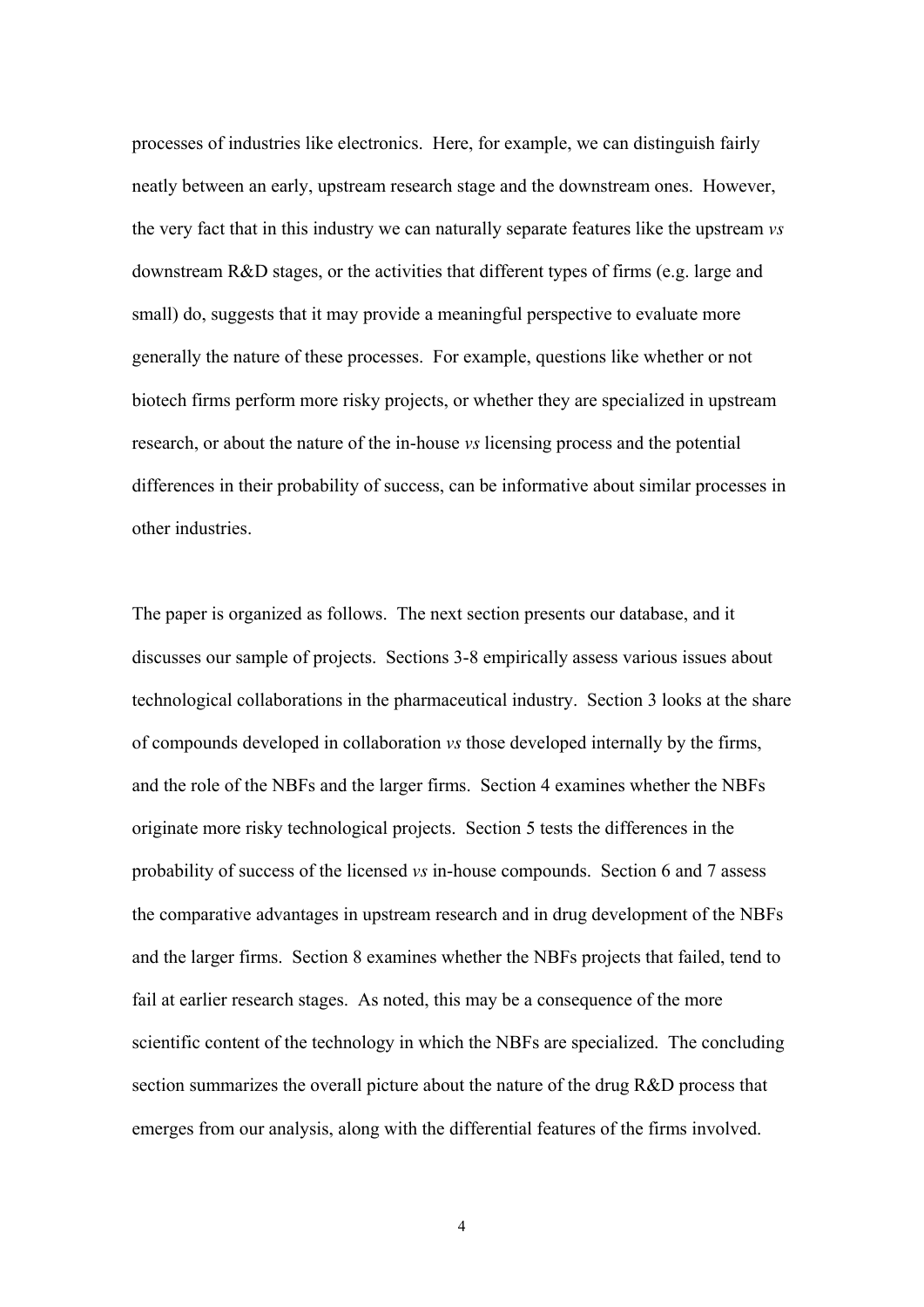The Appendix develops further details about our results, and particularly about the R&D specializations of the larger and the smaller innovators in our sample.

# **2. THE SAMPLE OF DRUG R&D PROJECTS**

Our sample is drawn from the Pharmaceutical Industry Database (PHID) built at the University of Siena. PHID combines several sector-specific proprietary datasets about R&D activity, collaboration and final drug markets with data from public sources as well as companies confidential information and press releases. PHID covers 11418 R&D projects developed by 2262 organizations including: 427 pharmaceutical companies<sup>[1](#page-7-0)</sup>,1[2](#page-7-1)22 biotech firms<sup>2</sup> and 613 universities and other public and private research centers between 1989 and 1999. Twenty-two percent of all the projects in our database were developed in collaboration by two or more partners.

For each R&D project, the database provides the following information:

- 1) *Originator*. Firm/institution that launched the R&D project on a new chemical compound with potential pharmacological activity (or known chemical compounds for different pharmacological targets). Typically, it is the holder of the patent on the new compound (or the new indication).
- 2) *Developer*. Firm/institution that developed the project. This is the same as the Originator for the in-house projects. For the licensed compounds, the Developer is

<span id="page-7-0"></span><sup>&</sup>lt;sup>1</sup> Subsidiaries, divisions and research laboratories of pharmaceutical firms are included. For each project of these subunits our database reports the ultimate parent company.

<span id="page-7-1"></span><sup>&</sup>lt;sup>2</sup> We defined biotech companies to be all the companies in our database that were founded after 1976 (the year in which the first biotech company, Genentech, was founded) and that were originators of projects in the database that applied biotechnological methodologies to the discovery and development of new drugs. We also checked our database to avoid that joint-ventures among larger established companies fell into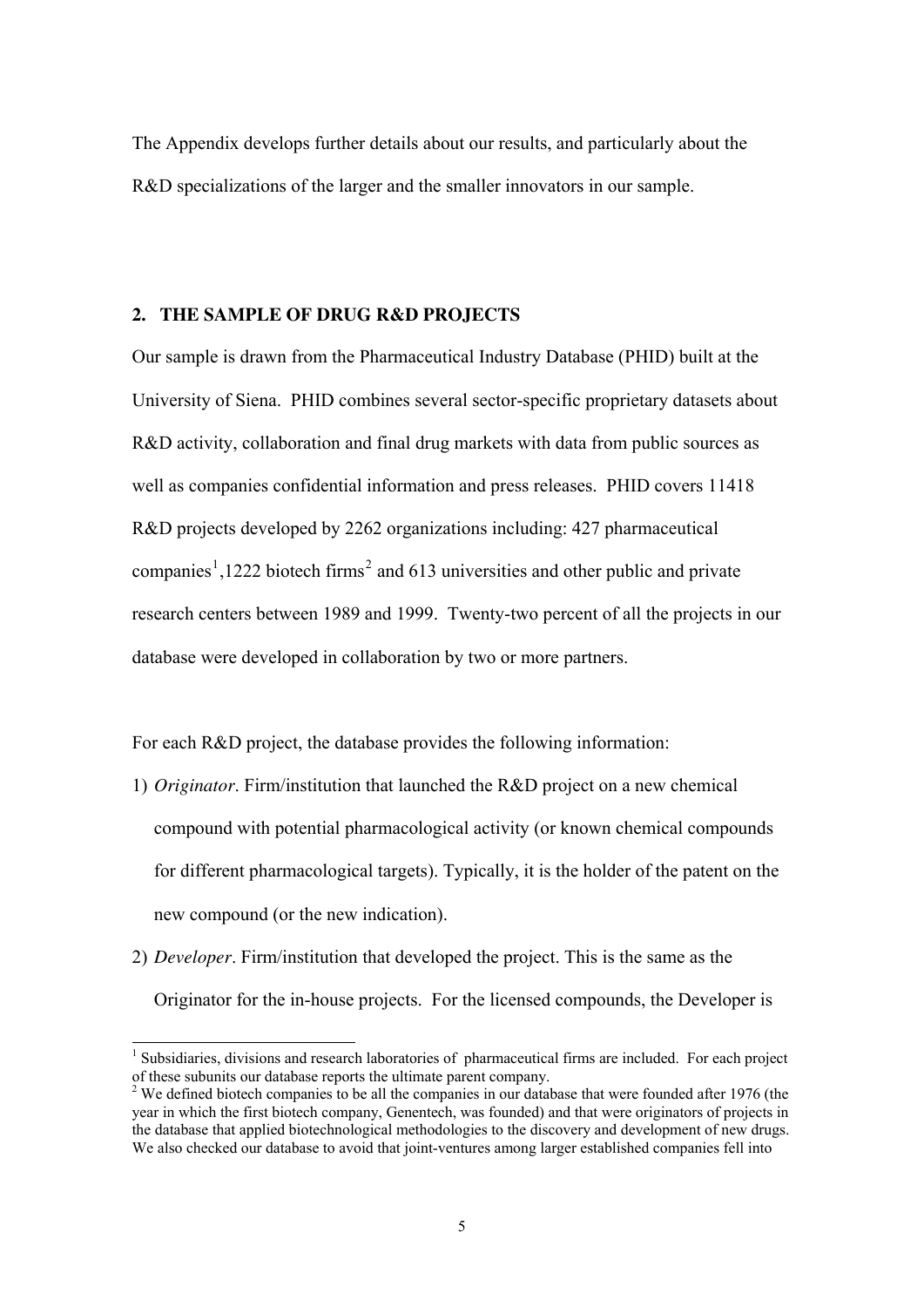the licensee who is entitled to develop it further. Frequently the relationship between Originators and Developers is not just a pure licensing contract. In 67% of the cases it amounts to an R&D collaboration with fairly complex contractual and organizational settings. Moreover, 12% of the collaborations are between one Originator and many Developers. In these cases we considered different projects for different Developers.<sup>3</sup>

- 3) *Therapeutic Categories*: Projects have been classified according to their targets in terms of likely therapeutic markets. We adopted the ATC (Anatomic Therapeutic Classification) at the  $3<sup>rd</sup>$  digit level. For example, HIV-antiviral correspond to the ATC3 class J5C. $4$
- 4) *Pharmacological Actions*: The main pharmacological activity of the compounds is described in standard terms. Back to the HIV-antivirals example, we can discern proteinase inhibitors from reverse transcriptase inhibitors and other products with different biological targets.
- 5) *Development History*: The PHID database monitors the whole development history of the projects starting form the patenting date of the compound (priority and issue), through preclinical and clinical development stages (I, II, III), to registration and final launch on the market. For unsuccessful projects it registered the stage in which they have been discontinued.

this category. After inspecting our sample, we were confident that this criterion enabled us to single out the NBFs.

<span id="page-8-0"></span><sup>&</sup>lt;sup>3</sup> These are non-exclusive licensing contracts in which the Originator typically licenses the compounds to several Developers who test it for different indications/pathologies. The testing of the same compound for different indications/pathologies also justifies the fact that we treat them as different projects. <sup>4</sup> The Anatomical Classification of Pharmaceutical Products has been developed and maintained by the European Pharmaceutical Marketing Research Association (EphMRA) starting from 1971. A Classification Committee has been constituted to takes care for new entries, changes and improvements. The 1<sup>st</sup> level of the Anatomic Therapeutic Classification indicates the anatomical main group (C – Cardiovascular System). The  $2<sup>nd</sup>$  level identifies the main therapeutic groups (C1 – Cardiac Therapy). Finally, the  $3<sup>rd</sup>$  level separates out the pharmacological/therapeutic subgroups (C1B – Anti-Arrhythmics).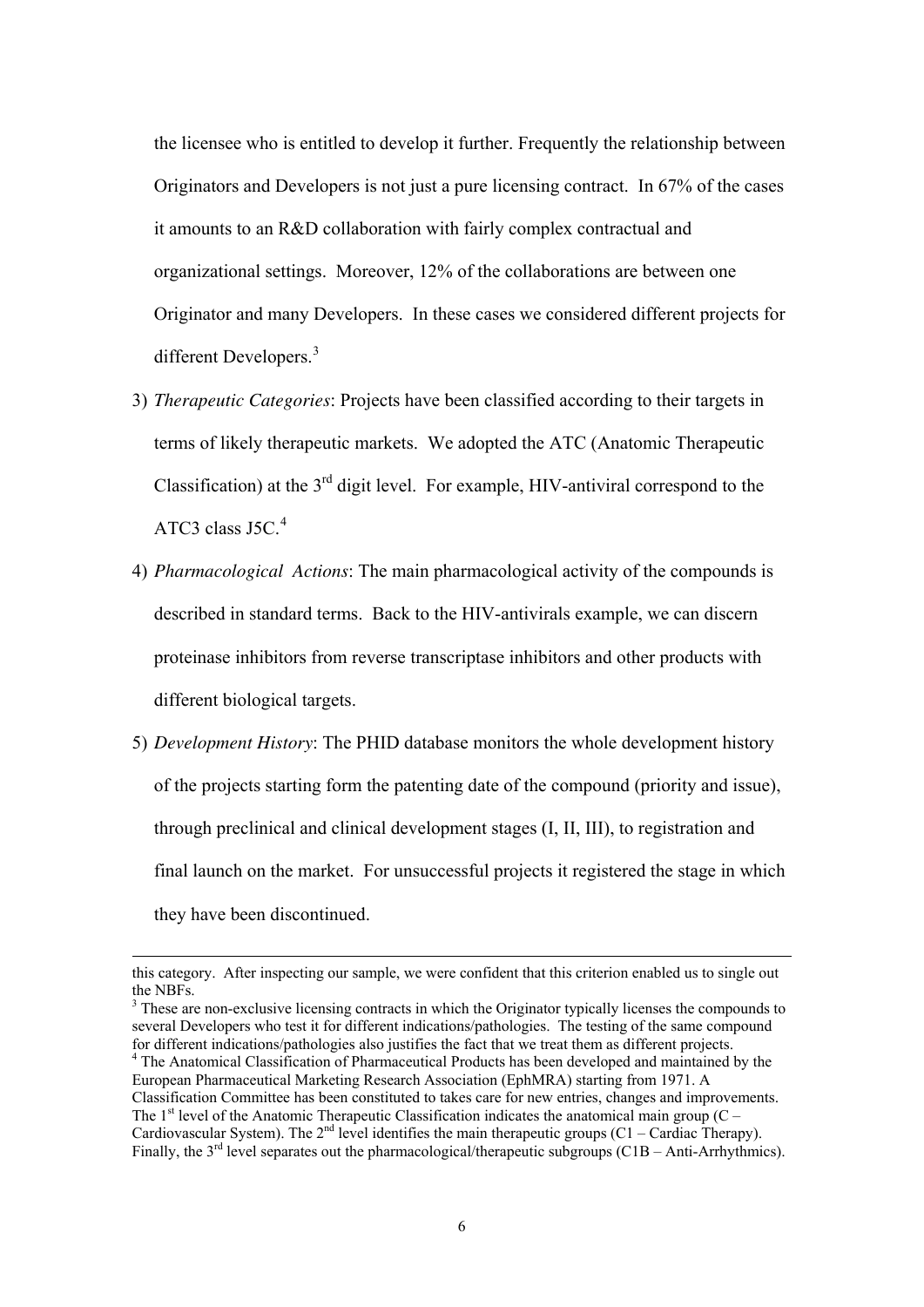- 6) *Collaborations and licensing activity*: For the licensed compounds, PHID records the development stage (clinicals I, II, or III) at which the collaboration agreement was signed, and the type of collaboration that was specified by the parties.
- *7) Country of clinical trials*: PHID also reports the countries in which the clinical trials were conducted, and for the successful projects those in which the products were approved. As we shall see below, we only look at the projects in which the Developer is a US or European company. In the vast majority of cases, the companies from these regions run the clinical trials and obtained approvals in their home country as well. We then took the home country of the company as the country of the trials. $5$

Moreover, for the companies included in our database we collected information about: (*a*) year of founding; (*b*) nationality; (*c*) number of employees; (*d*) total revenues (health and consolidated); (*e*) R&D expenditures (health and consolidated); (*f*) sales in seven countries (USA, Canada, UK, France, Germany, Spain and Italy).

For the purposes of this paper we extracted from PHID a specific sample. First, we disregarded all the projects that had not yet reached the clinical trials. Firms may differ in their definition of an in-house projects, and they may have different attitudes about releasing news about their internal R&D activities. By contrasts, when they enter the clinical trials, the information about projects is registered and becomes public domain. This also entails a fairly standard definition of what constitutes a drug R&D project.

<span id="page-9-0"></span>The 3<sup>rd</sup> ATC level is a widely accepted standard (applied for instance by Antitrust authorities around the world) to classify products for purposes of identifying the manufacturing market in pharmaceuticals.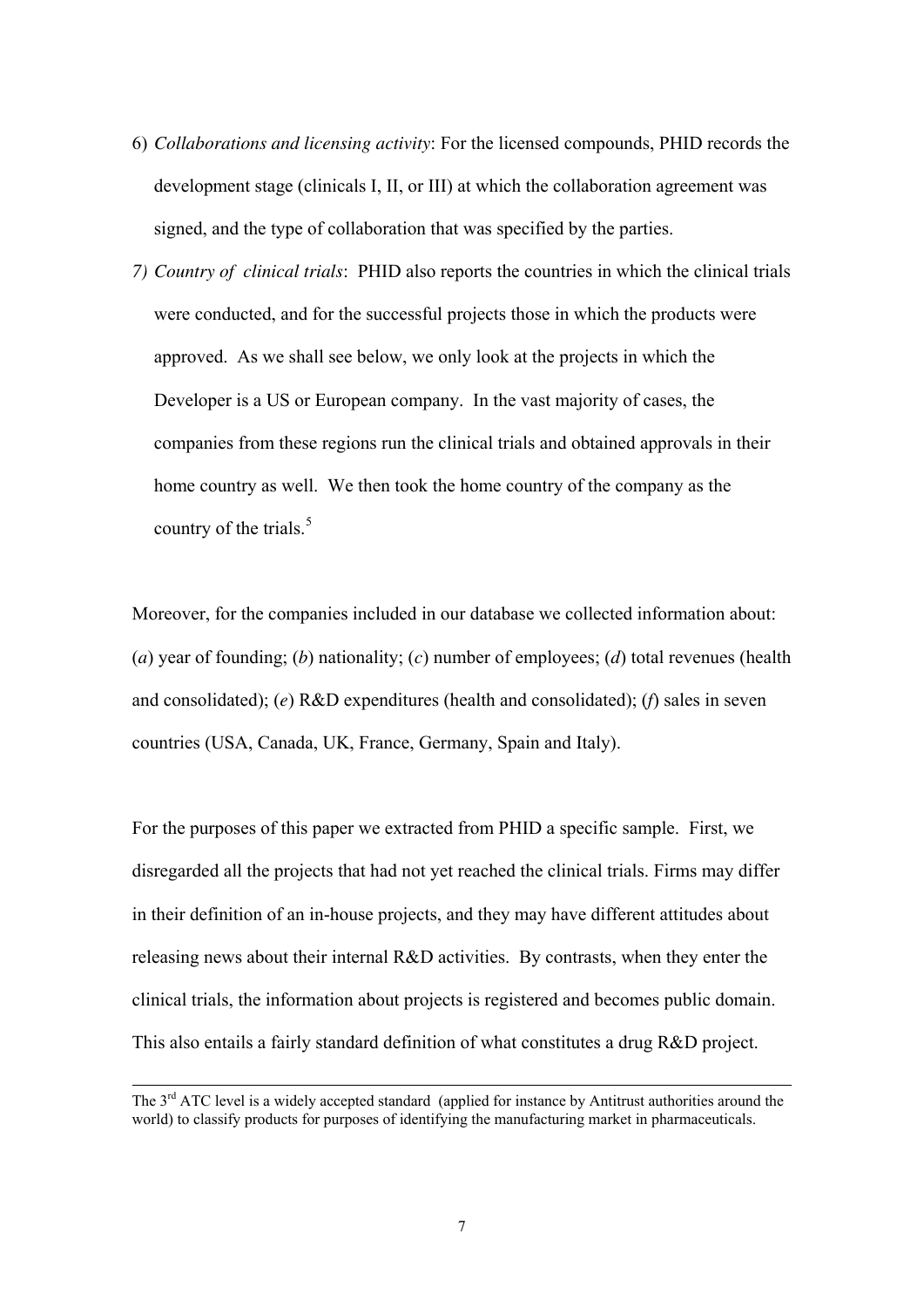Second, our sample is composed of all the projects that were terminated. These are all the projects in the database for which we know that the compound was either successfully approved for marketing, or it was discontinued at clinicals I, II, or III. The database does not tell us whether the project actually failed. However, managers in the pharmaceutical industry told us that it is rare that a project that passed some clinical test was not moved to the next stage. This rules out that projects may overcome some clinical tests but were discontinued because of the lack of funds to conduct the later clinical trials. Relatedly, it rules out cases of strategic behavior on the part of the pharmaceutical companies, which may choose not to enter a later trial because they have reasons to believe that the compound may fail at the later stages  $-$  viz. the expected value of the next trial is not worth its costs, in spite of the fact that the compound passed the earlier stage. In short, the compounds that were discontinued can be treated as genuine failures at that stage of the clinical tests.<sup>[6](#page-10-0)</sup>

Third, we restricted our sample to the projects whose trials were conducted in the US or in one of the 15 countries of the European Union plus Switzerland and Norway. When we selected only the leading European countries, notably the UK, France and Germany, the differences in our empirical results were marginal. Moreover, as we shall see, our results are fairly similar when we restrict our analysis to trials in the US by the US firms. We also confined our sample to projects in which the firm developing the

<sup>&</sup>lt;sup>5</sup> In few cases the home country of the company was not one in which the firm run the clinical trials. In these cases, we assigned the nationality of the trials to be the US if there were US trials or US approval, or Europe if there were trials or approval in one of the European countries and not the US.

<span id="page-10-0"></span><sup>&</sup>lt;sup>6</sup> Pisano (1997) also ruled out from his sample all the projects that were not terminated.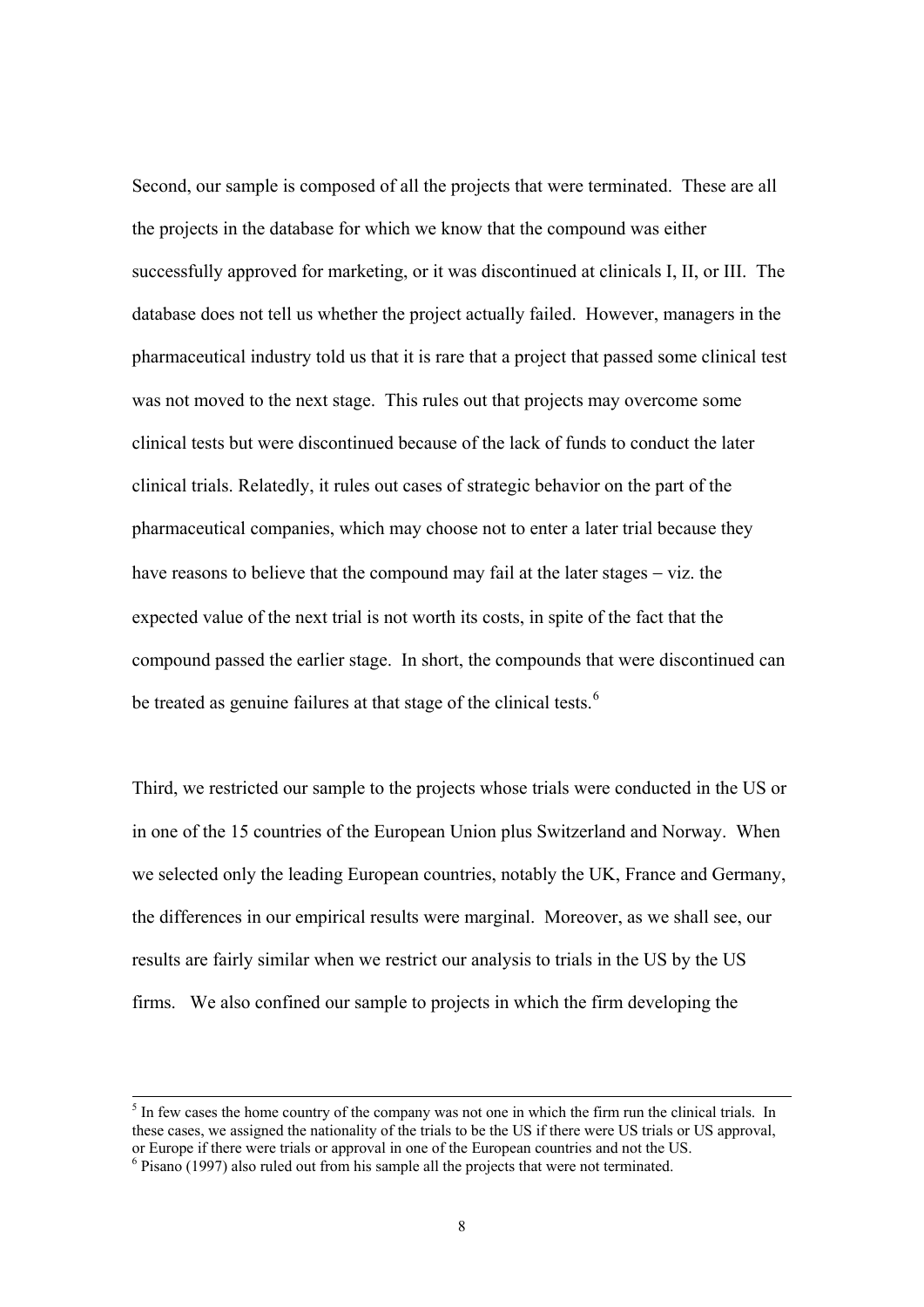compound is from the US, one of the Europe-15 countries, Switzerland or Norway. By this, we mean companies with their headquarter in one of these countries.

The reason why we did not include trials conducted in other countries is that the European and US trials are likely to be more stringent. This prompted us to eliminate the companies from the other countries. The higher costs of international trials for these companies may prompt them to try in the US or Europe only their best compounds, with implied upward bias in their probability of success. We noted that Japanese companies received many international licenses which were probably licenses for compounds that were already commercialised elsewhere. These were unlikely to be genuine new compounds. To avoid this and related biases we chose to eliminate Japanese companies (and the Japanese trials) altogether. We also excluded all the projects licensed by the established pharmaceutical companies to other companies. Since it is unlikely that an established pharmaceutical firm licenses a product to another firm without commercializing it itself, these are probably not new R&D projects. Most likely, these are projects developed earlier by the licensor, and then tried again, possibly in his home country, by the licensee. Therefore, all the licensed compounds in our sample come either from universities or from NBFs. In addition, we carefully inspected all the remaining collaborations in our sample to verify their genuine R&D content. Our final sample is composed of 2078 projects.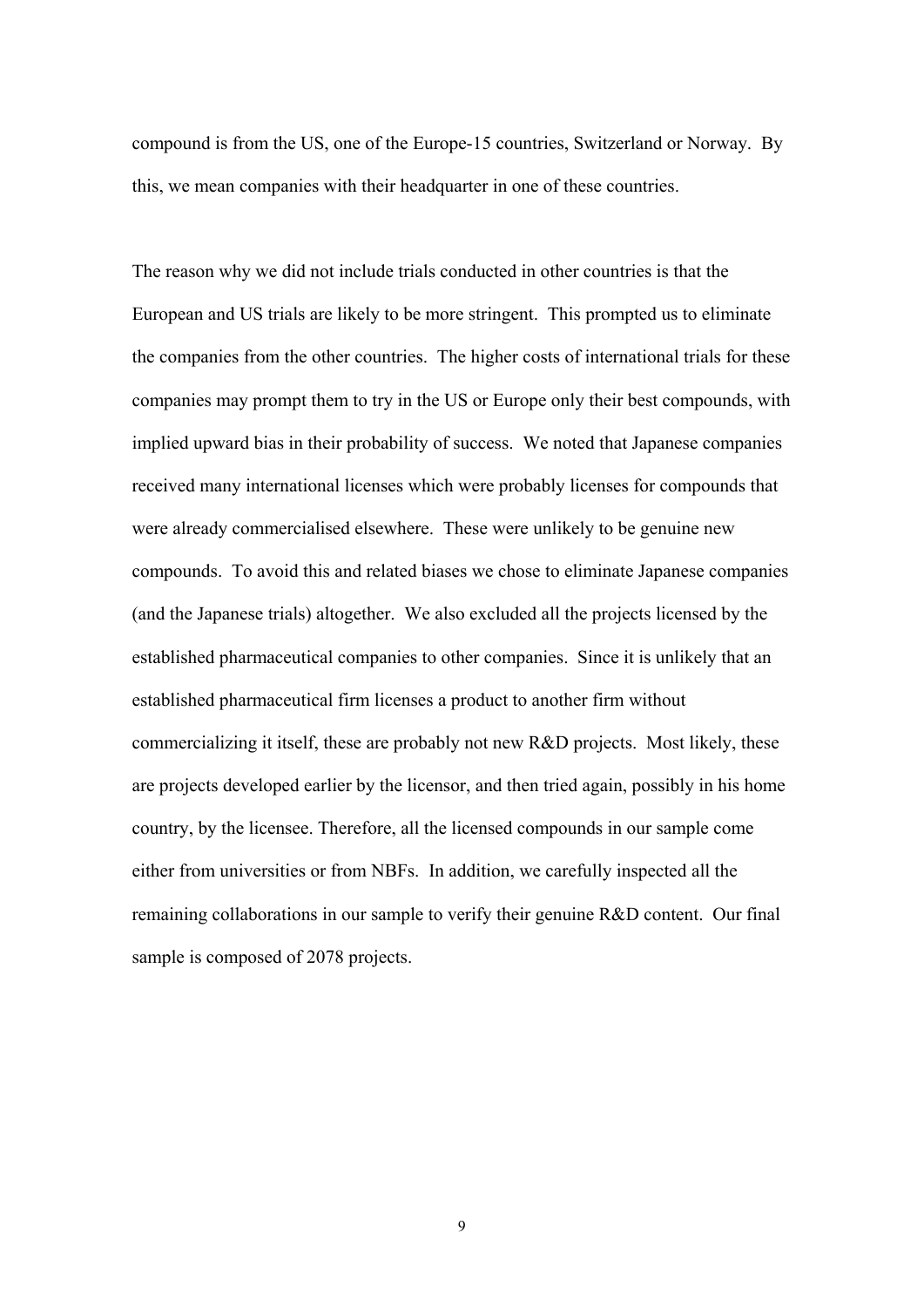#### **3. THE NBFs AS AN AMERICAN PHENOMENON**

It is typically argued from several accounts of this industry that the NBFs are largely an American phenomenon. Our analysis begins by checking the prevalence of the NBFs in the US market, and the extent of the difference between the US and Europe in this matter.

Table 1 reports the percentage of projects in our sample originated by established pharmaceutical companies, NBFs, and universities. The Table also reports the percentage of licensed projects over the total projects in the sample, and the percentage of successful projects, which gives an idea of the orders of magnitude of the unconditional probabilities of success in our sample.

#### TABLE 1 ABOUT HERE

The Table distinguishes between projects developed by US-based companies in the US (i.e. trials conducted in the US), and projects developed by European-based companies in Europe (trials in Europe). The reason why we restricted to projects developed by the companies in their own regions is the one mentioned earlier that companies may develop in other countries only the compounds with higher expected value. However, we also tried several other cases (viz. trials by any company in the US or in Europe, as well as the full sample). The picture that emerges is basically the one offered by the present Table. For example, we found that the European-based companies normally develop their compounds in Europe, and similarly for the US companies. Since our data focus on the projects that were first developed somewhere, this suggests that, as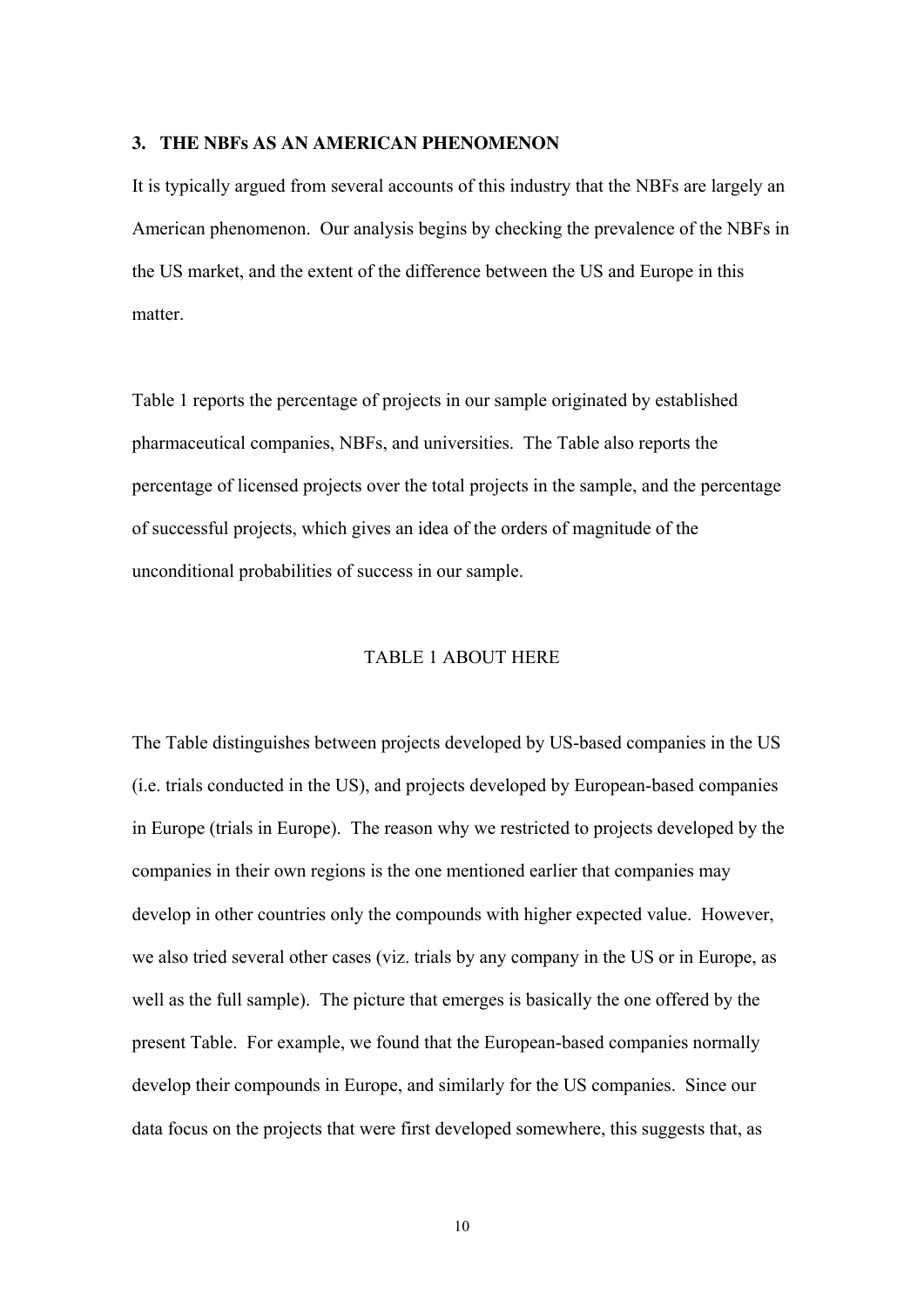expected, the companies from either regions first develop their compounds in their own region. This also implied that we only added few observations when we looked at the projects by European or US companies in the US, as compared to the US trials by the US firms only, and similarly for the European case.

The Table shows that there are many more projects originatd by the NBFs in the US than in Europe, and there are many more US than European NBFs. If we look at the first column of Table 1 (US trials by US firms), more than half of the projects were originated by the NBFs, compared to 11.5% of the projects in Europe. As noted earlier, the difference in the percentages does not change if one conditions only on whether the companies are US or European (wherever they do the trials), or on whether the trials are conducted in the US or Europe.

Probably as a consequence of the larger presence of NBFs in the US market, the share of licensed projects is higher in the US (or in the case of the US companies). Overall however, the percentage of licensed compounds is small  $-7.5\%$  in the US and 2.1% in Europe. One could argue that companies may record as internally developed compounds any sort of "small" projects that they have launched or that they may even have just in their mind, or in the mind of their scientists. By contrast, a compound that was developed through a formal collaboration is likely to be a more sizable and realistic project. As discussed earlier, our database is composed however, of projects that entered at least clinicals I. This means that they are all projects of some scale and magnitude, which cannot be mere ideas. As a result, the percentages shown in the Table may be genuine shares of the two types of projects.

11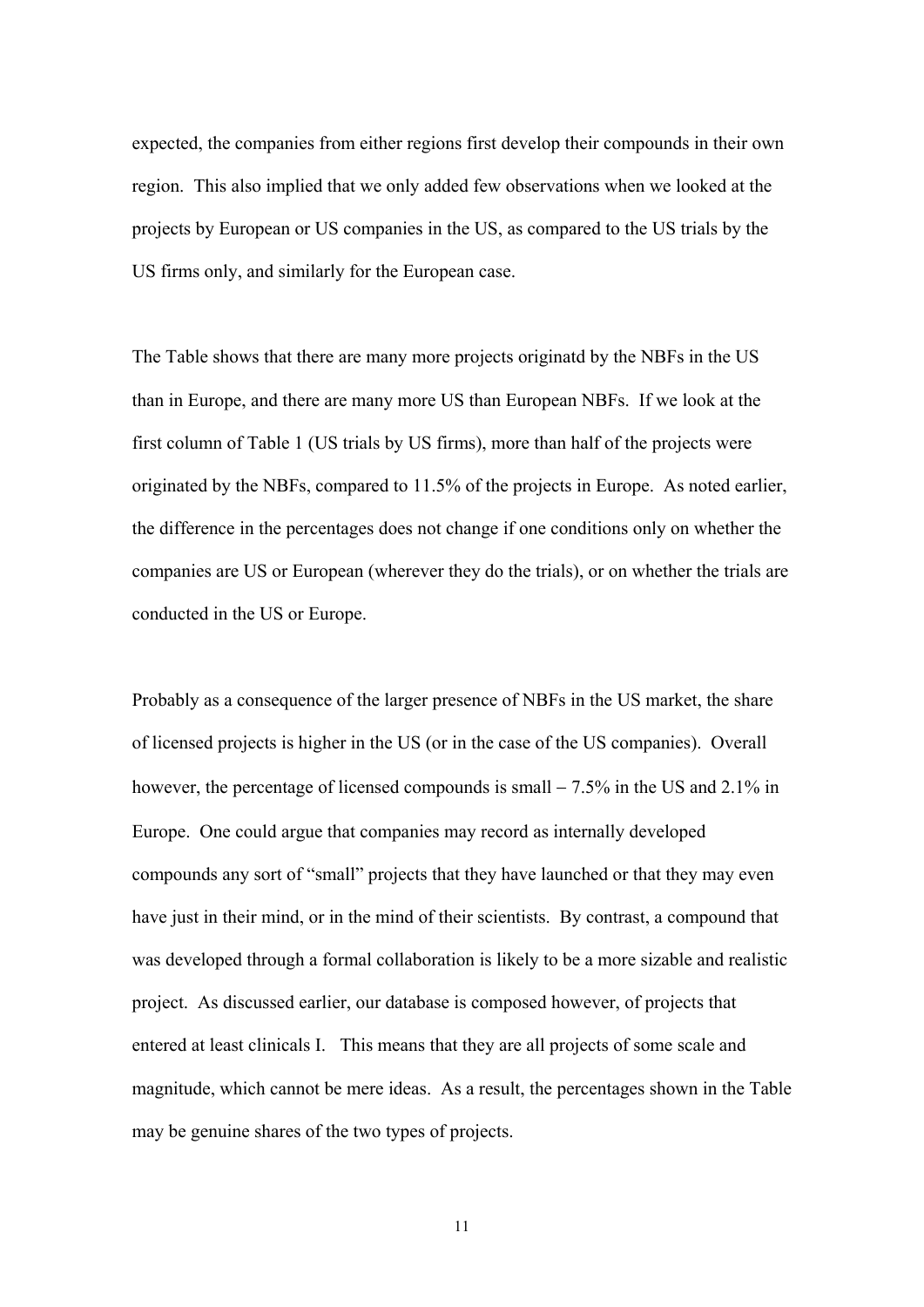From inspecting our data, we also noted that the share of projects in collaborations has increased significantly for projects launched after the mid-1990s. Many of these projects are not in our sample because they have not been terminated. The percentage of projects in collaborations over the total number of projects still under development is higher (19.95%). This suggests that the importance of technological collaborations and the market for technology might have increased in the 1990s, as also argued elsewhere for this and other industries (Arora, Fosfuri and Gambardella, 2000). Finally, Table 1 shows that the probability of success for a compound that enters clinicals I is of the order of 10%.

# **4. "RISKY" PROJECTS**

It has been argued that smaller high-tech firms have a greater propensity to undertake more risky technological projects. For one reason, their informal and less hierarchical organizational structures favor the development of new ideas. Similarly, their internal incentive system is more likely to induce risky ventures than the hierarchical structure of the larger firms.

<span id="page-14-0"></span>We asked a pharmacologist to rank the 3-digit ATC class assigned to the projects in terms of their degree of risk.<sup>[7](#page-14-0)</sup> At the 3-digit level, therapeutic classes reflects quite closely to the basic degree of risk and innovativeness of the compounds. For each new product the ATC Scientific Committee decides if it can be classified in a class that already exists. If not, new groups/classes are created for new markets for which these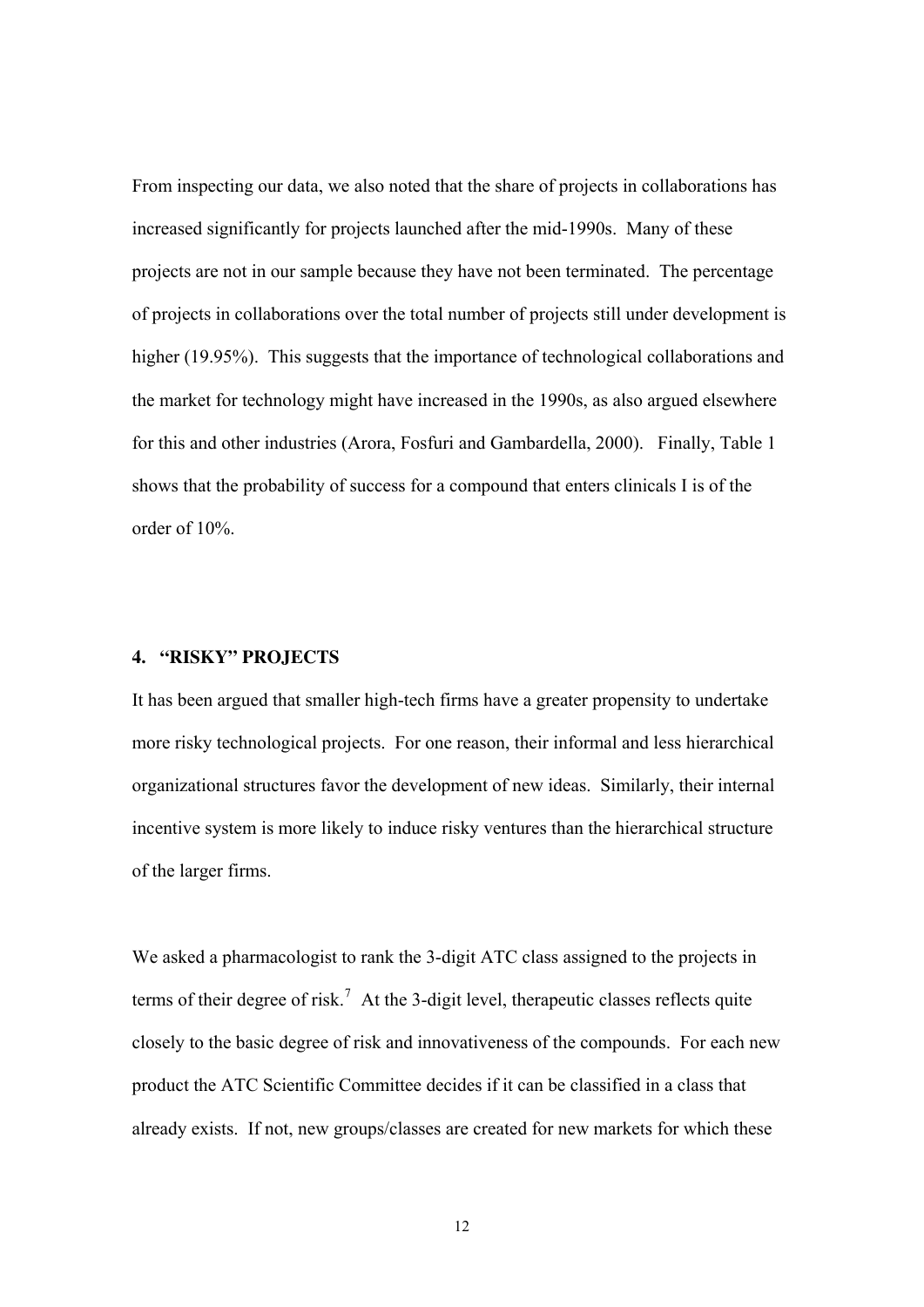products are indicated. It is possible to identify according to standard pharmacological criteria the classes with a higher innovativeness content. Specifically, our pharmacologist ranked the 3-digit therapeutic class of the projects in our sample on a 0- 5 scale. She assigned 0-1 to therapeutic classes that concern pathologies that are fairly well known and for which there are quite a few existing remedies on the market; 2-3 were assigned to therapeutic classes in which the pathology was less well known, and for which there are few remedies on the market; 4-5 cover therapeutic classes in which the pathologies are largely unknown, and there are very few or no remedies (e.g. Alzheimer).

Moreover, since there are projects that span more than one therapeutic class, we took the average score of the classes assigned to the project, and associated that average value to it. In order to keep a fair number of projects per class of risk, we grouped our risk classes in three main categories. We defined R1 to be our low risk class. This includes all the projects with original score between 0 and 1.68; R2 is the intermediate risk class, for projects whose original score was between 1.68 and 3.34; R3 is the high risk class, for projects whose original score was between 3.34 and 5. As a check for the validity of our classification, we computed the mean probability of success of our projects in the three classes. When considering only the projects developed by the US firms from clinical trials in the US, the expected probability of success for R1, R2, and R3 projects are respectively 15%, 9%, and 4%; for projects developed by the European firms in Europe, they are 15%, 12%, and 7%. This suggests that our risk classes do capture the lower probability of success of taking R&D projects to completion as one moves from R1 to R3.

 $\frac{1}{7}$  There are 193 3-digit ATC classes in our sample of projects.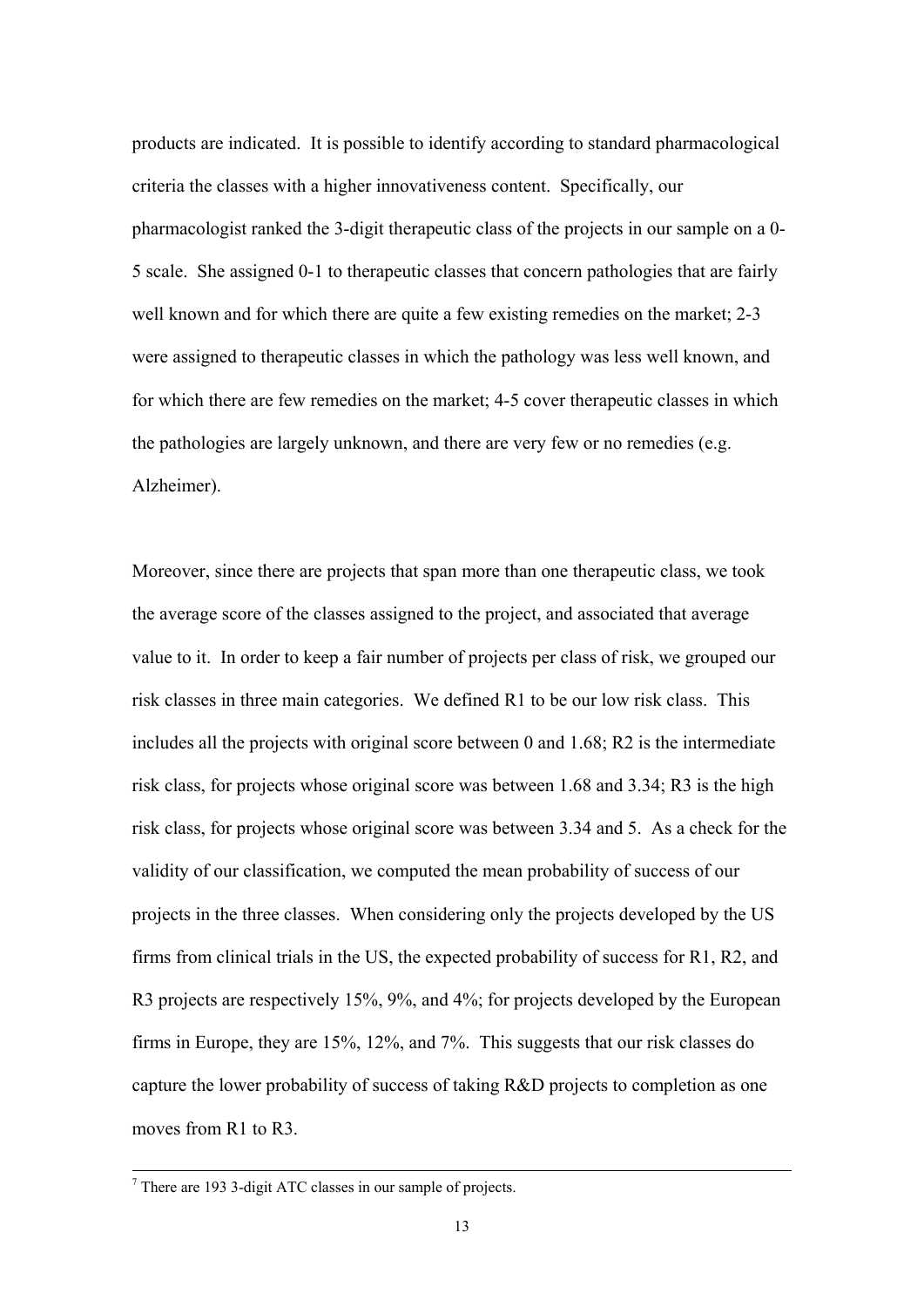To assess the propensity of different types of agents to launch risky project, we report the cross-tabulation of the number of projects in classes R1, R2 and R3 originated by the NBFs, the established pharmaceutical companies and the universities. Table 2 employs the sample of projects in which the developer is a US firm in the US. Since most of the NBFs are from the US, this ruled out potential biases due to international projects. For comparison, Table 3 reports the same data for the full sample.

### TABLES 2 AND 3 ABOUT HERE

The interesting result of Tables 2 and 3 is that the NBFs launch relatively more projects in R1 than in R2 and R3, while the larger firms (and the universities) originate comparatively more projects in R2 and R3. This is true both in Table 2 (US firms doing trials in the US) and 3 (full sample). Using the data in Table 2, the shares of R1, R2, and R3 projects originated by NBFs are respectively 68.7%, 56.4%, and 45.7%. By contrast, the shares of R1, R2, and R3 projects originated by a large company or a university are: 27.6%, 37.4%, 48.6%, and 3.7%, 6.3%, 5.8%.

This result contradicts the view that smaller high-tech firms undertake relatively more risky R&D, and do more exploration in less known technological territories. It also confirms the point made quite a few years ago by Schwartzman (1976) that the large companies are the more typical vehicle for conducting risky R&D in the drug industry. Put differently, these results confirm that the capability of sustaining high levels of technological risk, such as the one that is necessary to cope with major pathologies with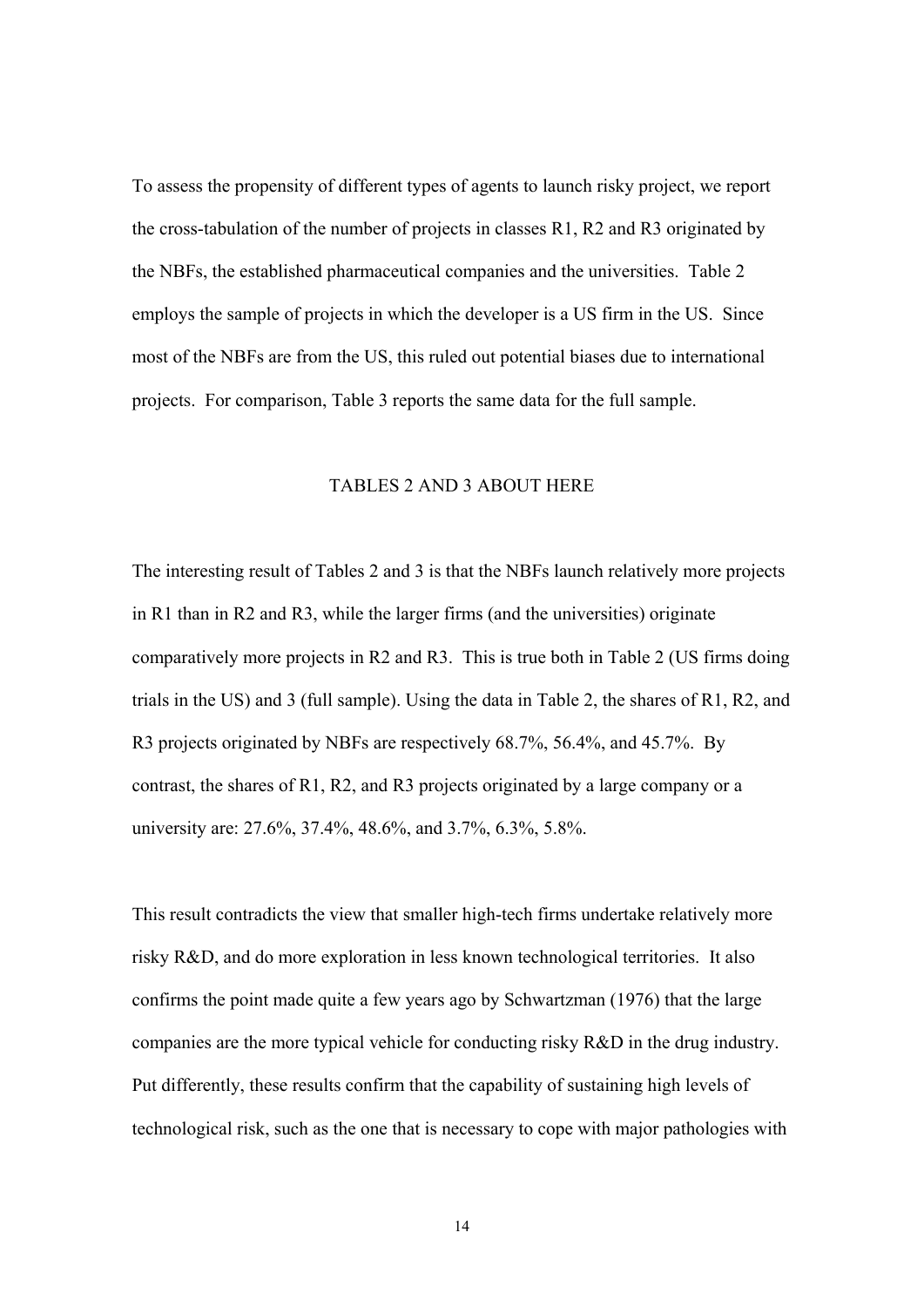no existing remedies, are more likely to be borne by larger companies with established financial assets and commercialization capabilities. At the same time, these results suggest that what the NBFs are more typically doing is to produce existing remedies using the new biological technologies. They do not tap risky business, but they typically use their expertise in the new technology to tap a market with relatively little risk (e.g. diagnostic kits, rare pathologies, etc.). $8$ 

#### **5. PROBABILITY OF SUCCESS: LICENSED VS. IN-HOUSE PROJECTS**

Are the licensed compounds more likely to be successful than the internally developed compounds? There are reasons for arguing both ways. For example, Pisano (1997) maintained that in the case of licensed compounds there could be a classical "lemon" problem. Asymmetric information implies that the licensor is more informed about the potential of her license. The licensees know this, and if there is no way in which the "good" licensors can distinguish themselves from the "bad" ones, the licensees are only willing to pay license fees that are equal to the expected value between the value of a potentially good compound and that of a potentially bad one. But this means that the licensors of good compounds do not realize the value of their license, while the licensors of bad compounds enjoy an extra rent. As a result, it is likely than on the market one observes a greater share of lemons than in the universe of projects as whole. Pisano tests this hypothesis by checking whether the licensed compounds have a lower probability of success than internally developed ones. By using data on about 300 drug

<span id="page-17-0"></span><sup>&</sup>lt;sup>8</sup> See the Appendix for further details about the specializations of the NBFs and the larger firms in these areas of activity.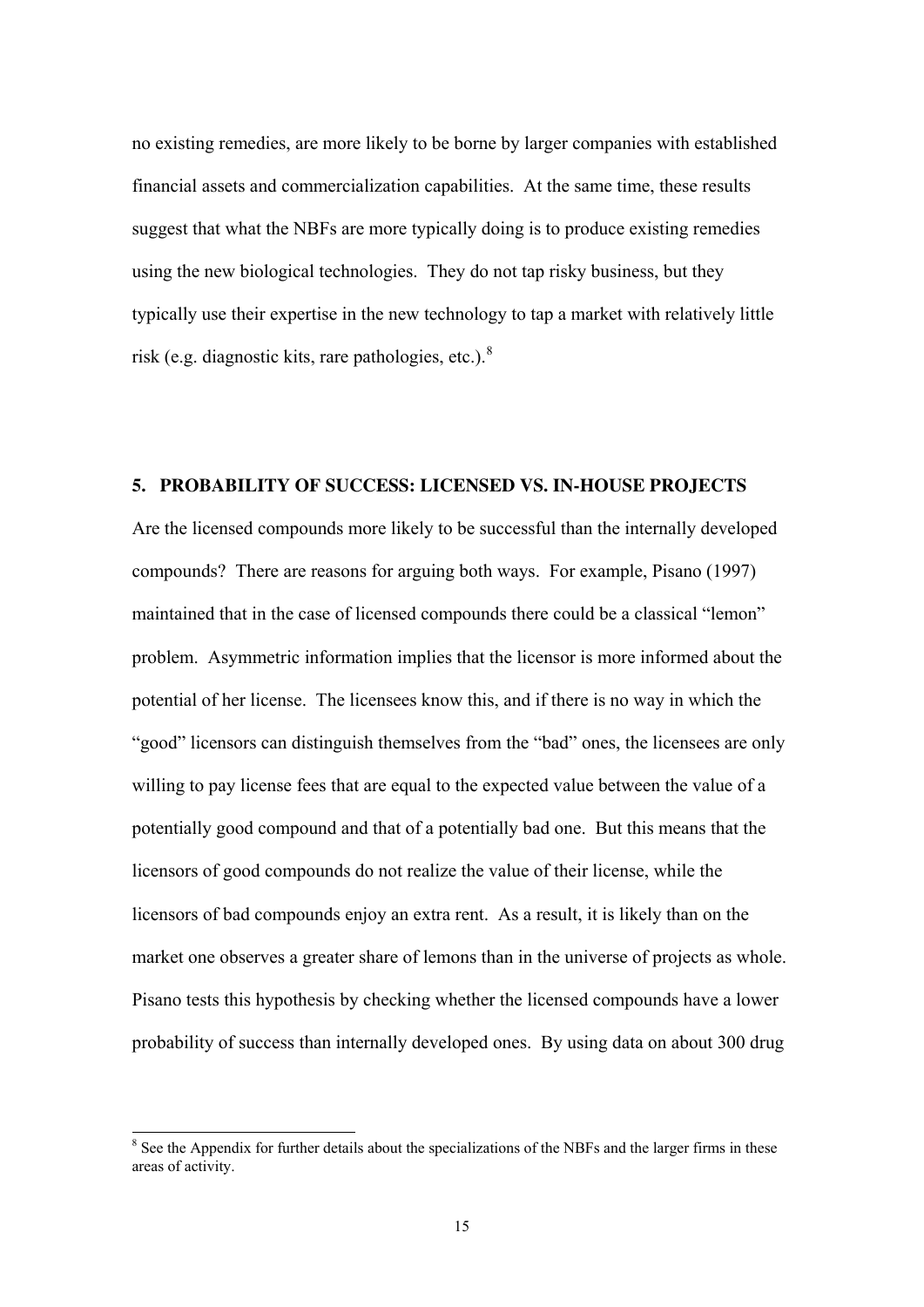R&D projects he finds that internally developed projects have a higher probability of success than projects developed in collaboration with other parties.

But transaction costs may work the other way as well. For example, due to asymmetric information or other imperfections in the market for technology, licensed compounds have higher costs than internally developed ones. The higher costs are shared by the licensor and licensee. As a result, the expected value of the licensed compound must be higher than an equivalent in-house drug. Since we do not have a good measures for assessing the market size of the drug candidates, we test the hypothesis that licensed compounds have a higher probability of success. Another argument is that the licensed compounds have higher probability of success because of the higher efficiency of the R&D process when associated with an effective vertical specialization in the drug innovation process. As suggested earlier, the NBFs can be more efficient in the discovery stages. If so, the compounds licensed by the NBFs (or the universities) are more likely to succeed.

When comparing the probability of success of in-house *vs* licensed compounds, one also needs to compare the right conditional probabilities. Compounds licensed at a given clinical stage have passed the earlier stages. Their probability of success is then the probability of success conditional on the fact that they passed such earlier stages. As a result, they should be compared with in-house projects conditional upon the fact that they have overcome the same earlier stages. Since our data provide the information about the stage at which the licensed compounds were licensed, we could compute the probability of success for compounds licensed at clinicals I, II and III. Since clinicals I

16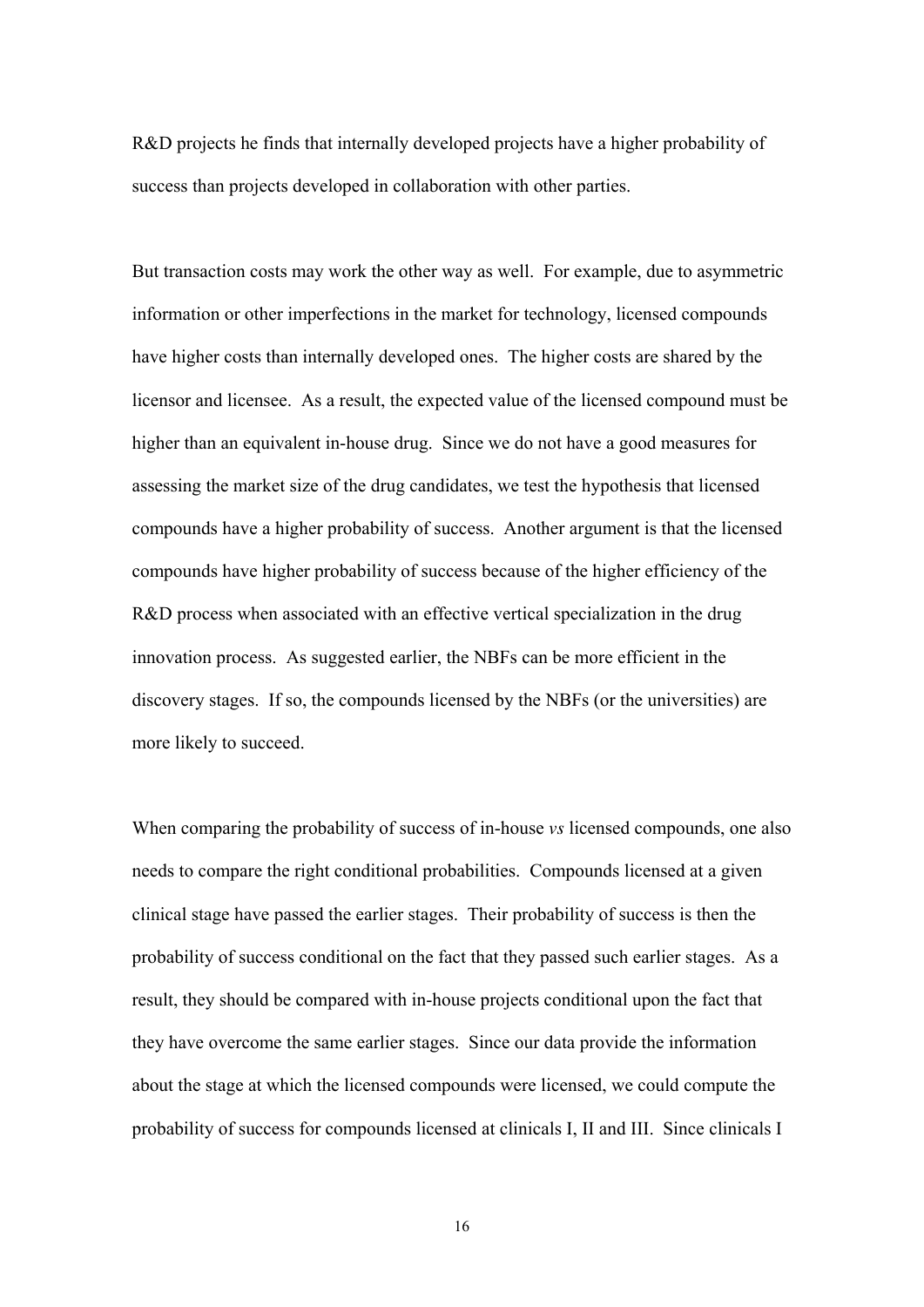is the basic clinical stage at which the projects in our sample were recorded, we compared the probability of success of the compounds licensed in clinicals I with the probability of success of the internally developed compounds in our sample. We then compared the probability of success of the compounds licensed in clinicals II with the in-house compounds that passed the clinicals I stage. Similarly, we compared the compounds licensed in clinicals III with the internally developed compounds that passed clinicals II.

The results are in Table 4. As we did earlier, we show both the results for the US companies running US trials, and those obtained using the full sample. The two samples show no qualitative difference in the results. Also, to avoid any potential bias in the data, the sample used in this and the next sections does not include the compounds developed by the universities (but it still includes compounds originated by universities and licensed to companies). This reduces our full sample from 2078 to 2036 projects.<sup>[9](#page-19-0)</sup>

#### TABLE 4 ABOUT HERE

Table 4 shows that the probability of success of the licensed compounds is systematically higher than that of the internally developed compounds. This contradicts the earlier finding by Pisano (1997) that licensed compounds are more likely to be lemons. By contrast, it suggests that either licensed compounds need to have a higher expected value to overcome transaction costs, or that licensed compounds are originated

<span id="page-19-0"></span><sup>&</sup>lt;sup>9</sup> Since in the earlier section we were focusing on the originator capabilities there was no need for eliminating the projects developed by the universities.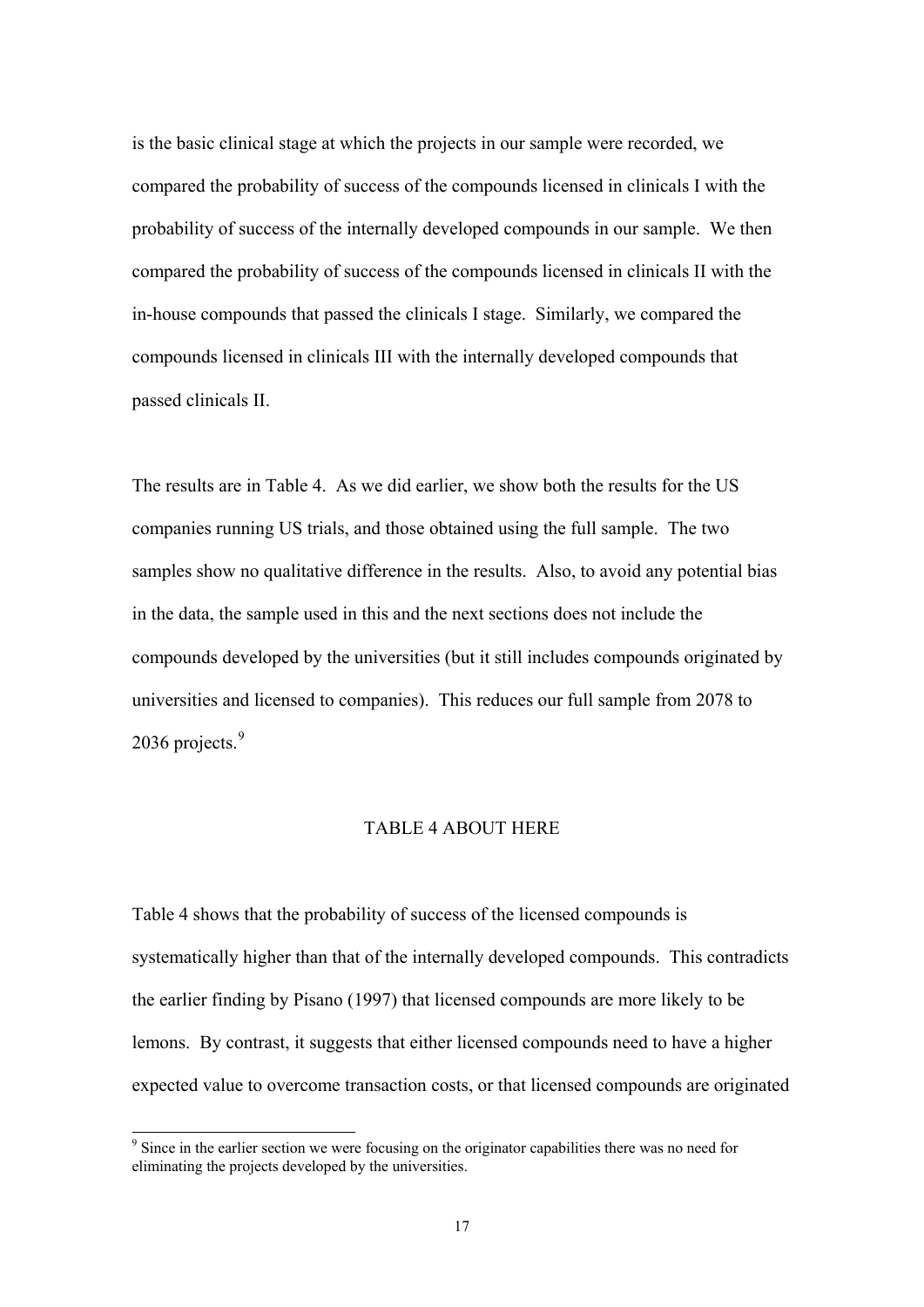by companies that are more efficient in the earlier stages. In section 7 below, we show that the NBFs are not necessarily more efficient originators than the established companies (apart from possibly in class of risk R1). This suggests that it is transaction costs that makes licensed compounds more likely to be successful.

The Table also shows that the difference in the probability of success between licensed and internally developed compounds is quite pronounced.<sup>[10](#page-20-0)</sup> While one cannot exclude that our sample is biased in favor of the collaborative projects, this evidence would be consistent with the view that licensed compounds entail rather substantial transaction costs. As a matter of fact, the manger of an important US drug manufacturer told us that:

"In my experience we are very discriminating when it comes to choosing in-licensing partners, because the deal typically involves royalties on sales (therefore sharing the profits, while assuming almost all the development risks). With the inhouse compounds, we assume the same risks (resource requirements to develop compounds), but are assured that the profits are not shared."

First, this suggests that apart from asymmetric information and the like, such collaborative deals may entail long negotiations before they are concluded. More importantly, as our manager points out, the resource requirements that are necessary to develop a licensed drugs may not be substantially different from those of an in-house project. As the licensees have to share profits while still incurring the bulk of the R&D

<span id="page-20-0"></span><sup>&</sup>lt;sup>10</sup> We also compared the average probability of success of the in-house compounds with that of the whole set of licensed compounds irrespective of the stage in which they were licensed. The probability of success in the case of licensing was still higher, and the differences were similar to those shown in Table 4.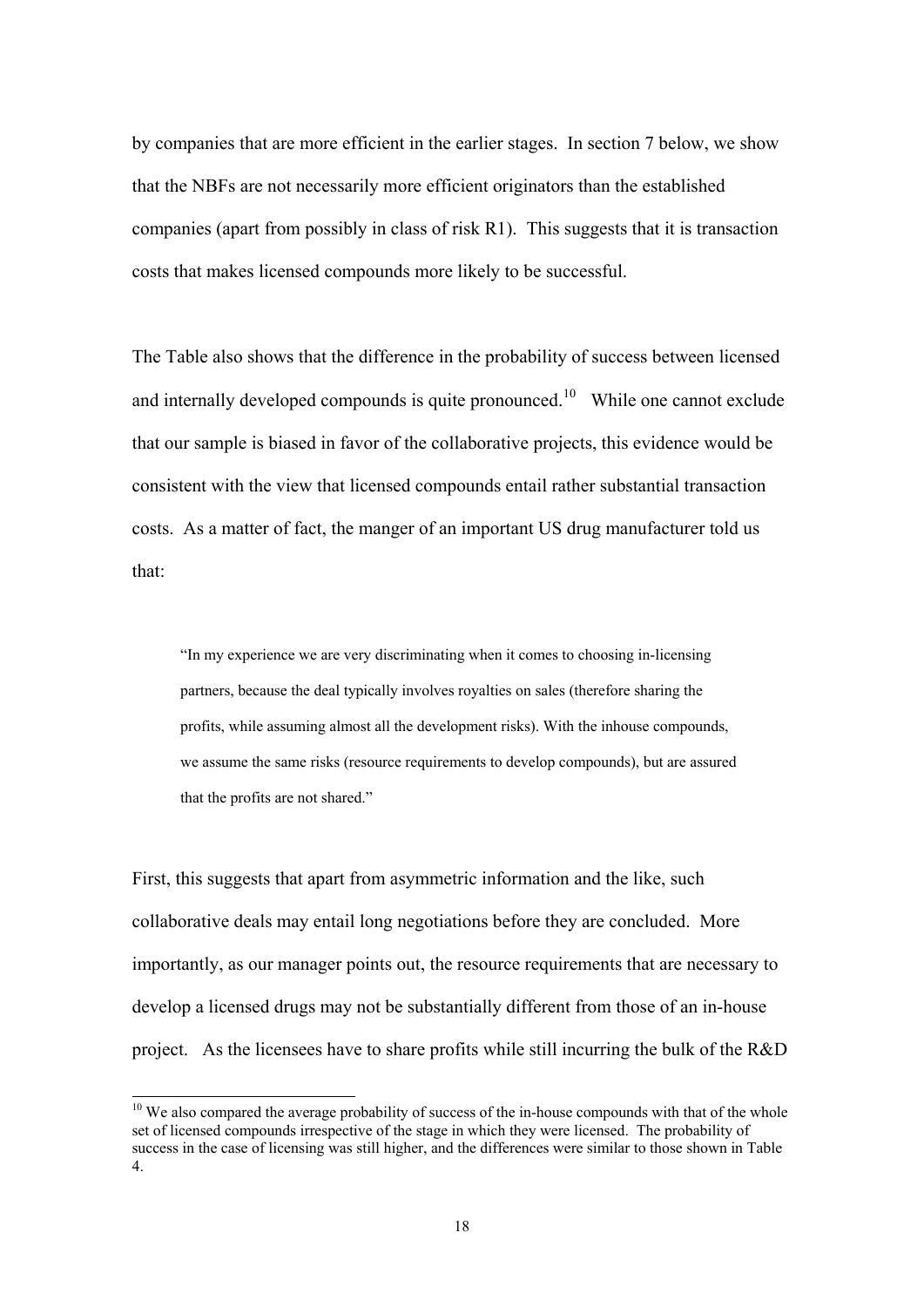costs, the expected value of the deal has to be sufficiently high compared to an in-house projects. Given the potential market size of the compound, the higher expected returns are enhanced only if the probability of success of the in-licensed drugs is rather high. Note that the latter argument does not stem from transaction costs, but from the very fact that the licensee has to share the rents while incurring the bulk of the R&D costs in any case. Thus, the need for being discriminating in the licensing process, which may imply long search processes and negotiations (transaction costs), along with revenue sharing, can make the sample of licensed projects a highly selected one, with related implications for the probability of success.

#### **6. ASSESSING DEVELOPMENT CAPABILITIES**

Different types of companies may have different comparative advantages in different stages of the innovation process. Most typically, the larger companies may have greater comparative advantages in downstream innovation development compared to upstream innovation activities. This is because downstream development activities are more likely to rely on scale and experimentation, and this favors companies that can mobilize enough resources for these purposes. By contrast, the flexible organisation of the smaller firms may be more suitable to enhance creativity, which is a key asset for the early stages of the research process. In this and the next section we test for the comparative advantages of the larger pharmaceutical firms and the NBFs in different stages of the drug innovation process.

In this section we focus on the development capabilities. In order to do so however, we cannot simply look at our sample of projects. This is because, for in-house projects, the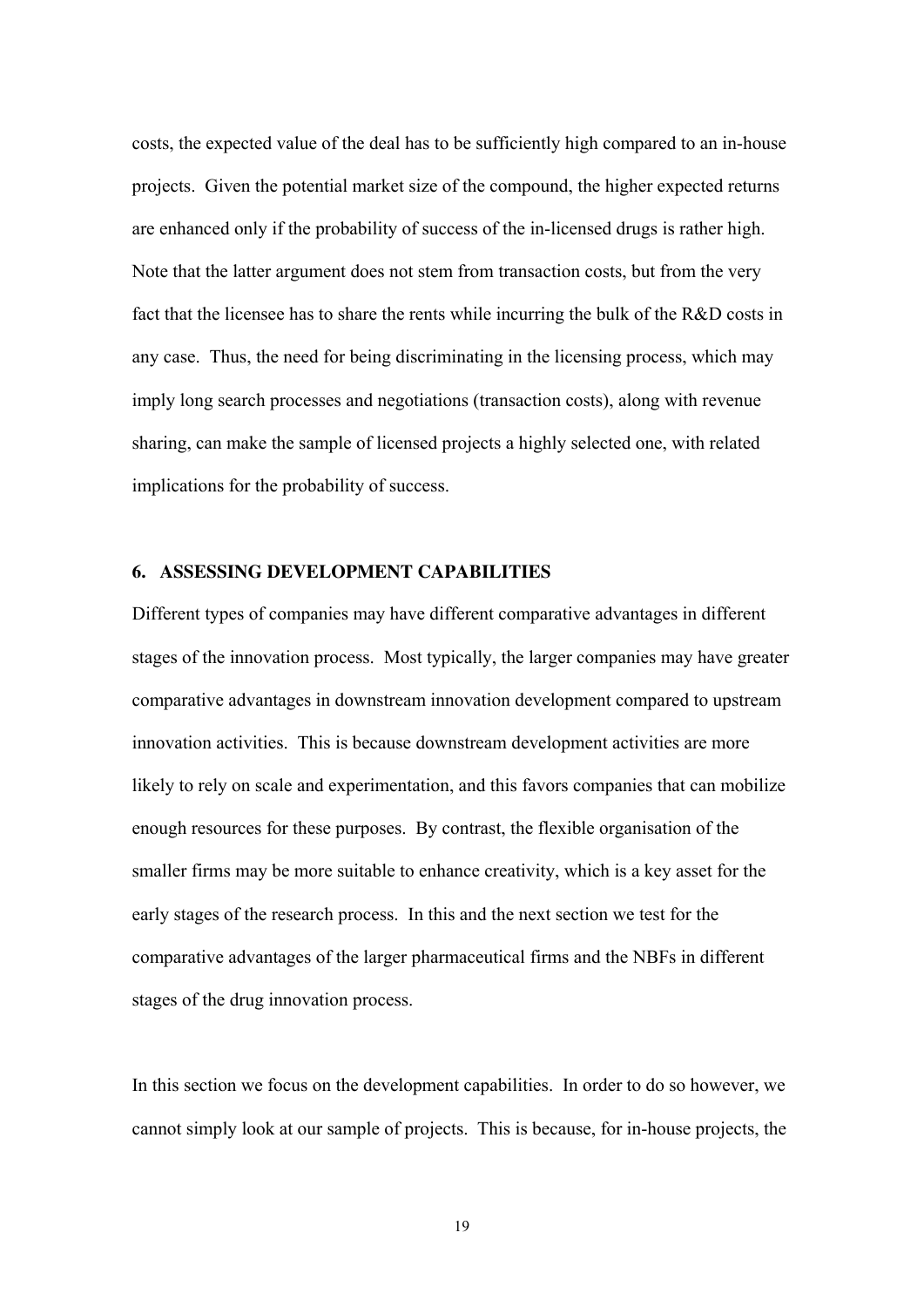probability of success of the compounds may be affected by the upstream capabilities of our companies, and this implies that we cannot disentangle their specific downstream capabilities. We focus on the licensed compounds. We argue that when the compounds are licensed, the "originator" capabilities are with the licensor. If development capabilities did not matter, we ought to observe that different companies would not have different probabilities of success once the compound is licensed. By contrast, if for licensed compounds there are differences in the probability of success, they can be attributed to differences in development capabilities.

We tested for such differences between the large pharma companies on the one hand, and the NBFs on the other. If the originator capabilities are assumed to be with the licensors, any remaining difference between NBFs and larger companies as licensees ought to be attributed to differences in development capabilities. Although we could do so in principle, we did not test for differences among developers of different nationalities (e.g. European and US firms). As noted earlier, this is because of the potential bias in the types of compounds that the companies of the two region develop in the other region. $^{11}$  $^{11}$  $^{11}$ 

Table 5 reports probit estimations in which the dependent variable is whether the compounds were successfully marketed or not. The sample is composed of all the licensed compounds, and we run two separate regressions for the US companies running trials in the US and for the whole sample. Apart from risk class dummies (and a dummy for US trials in the full sample probit), we use a dummy for whether the

<span id="page-22-0"></span> $11$  As a matter of fact, we did find that the compounds of the European companies developed in the US have higher probability of success, and the same for the compounds developed by the US firms in Europe.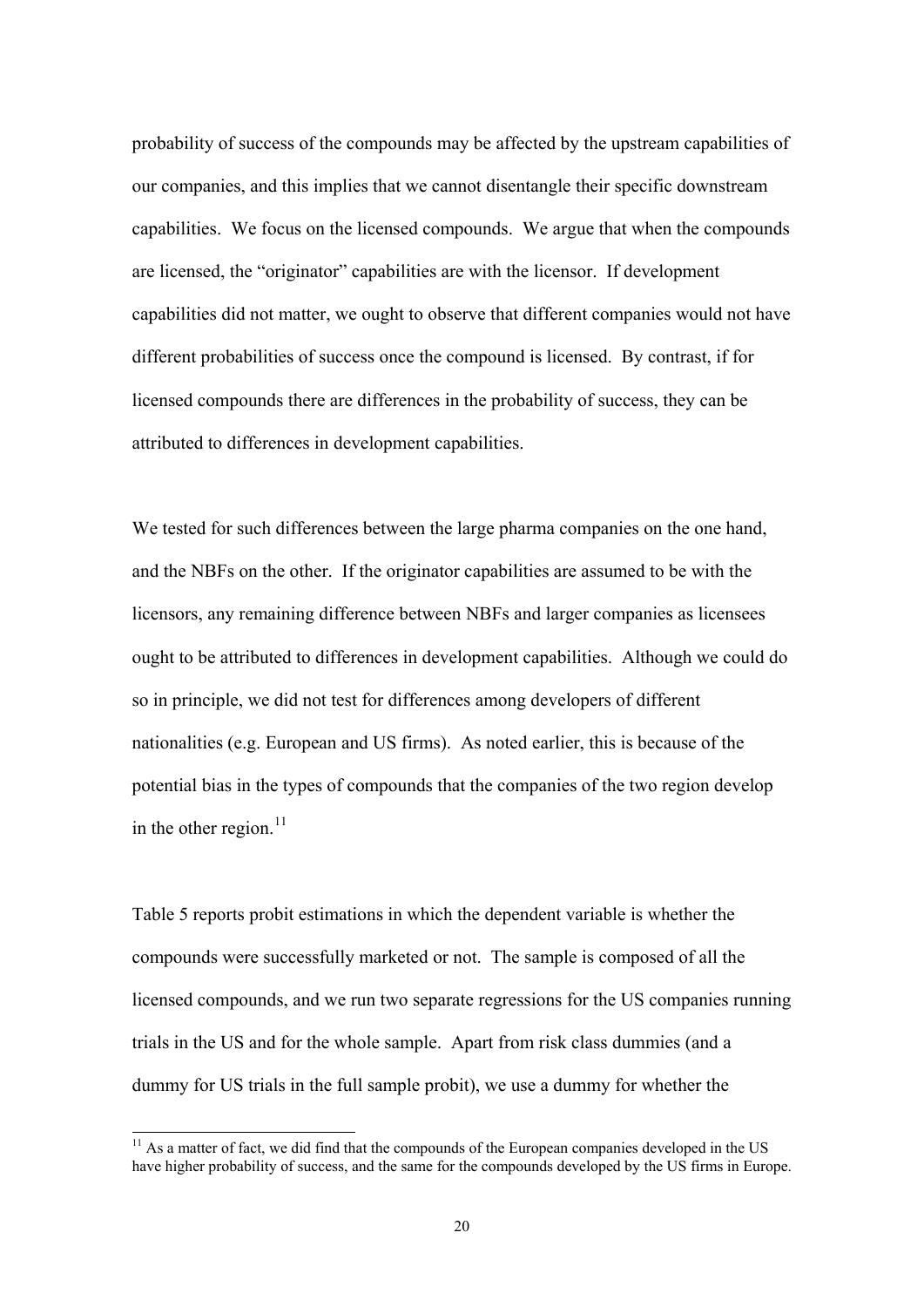company is a large pharmaceutical company rather than an NBF. The Table reports both the estimated probit parameters and the implied changes in the probability of success.

#### TABLE 5 ABOUT HERE

Table 5 shows that the large pharmaceutical companies are better developers. The result is statistically significant. Other things being equal, for trials conducted by the US companies in the US, the probability of success when the licensee is an established pharmaceutical firm is about 25% higher than an NBF. The result is similar for the full sample, although the difference in probability is smaller (15%).

### **7. ASSESSING THE ORIGINATORS CAPABILITIES**

To assess the originators capabilities, we run probit regressions with the dummy for successful projects as our dependent variable. Table 6 reports the results of four sets of probit regressions. The first two regressions use only the sample of projects developed by the US companies in the US, while the latter two use the full sample. In each of the two sets of regressions, the second regression eliminates projects originated by the universities to focus on the comparison between large pharmaceutical firms and the NBFs.<sup>[12](#page-23-0)</sup> The probit regressions include dummies for risk classes, and the full sample regressions include a dummy for clinical trials in the US. The Table shows both the estimated probit parameters and the implied changes in probability.

<span id="page-23-0"></span><sup>&</sup>lt;sup>12</sup> The projects developed by the universities were eliminate altogether earlier – see section 5 above.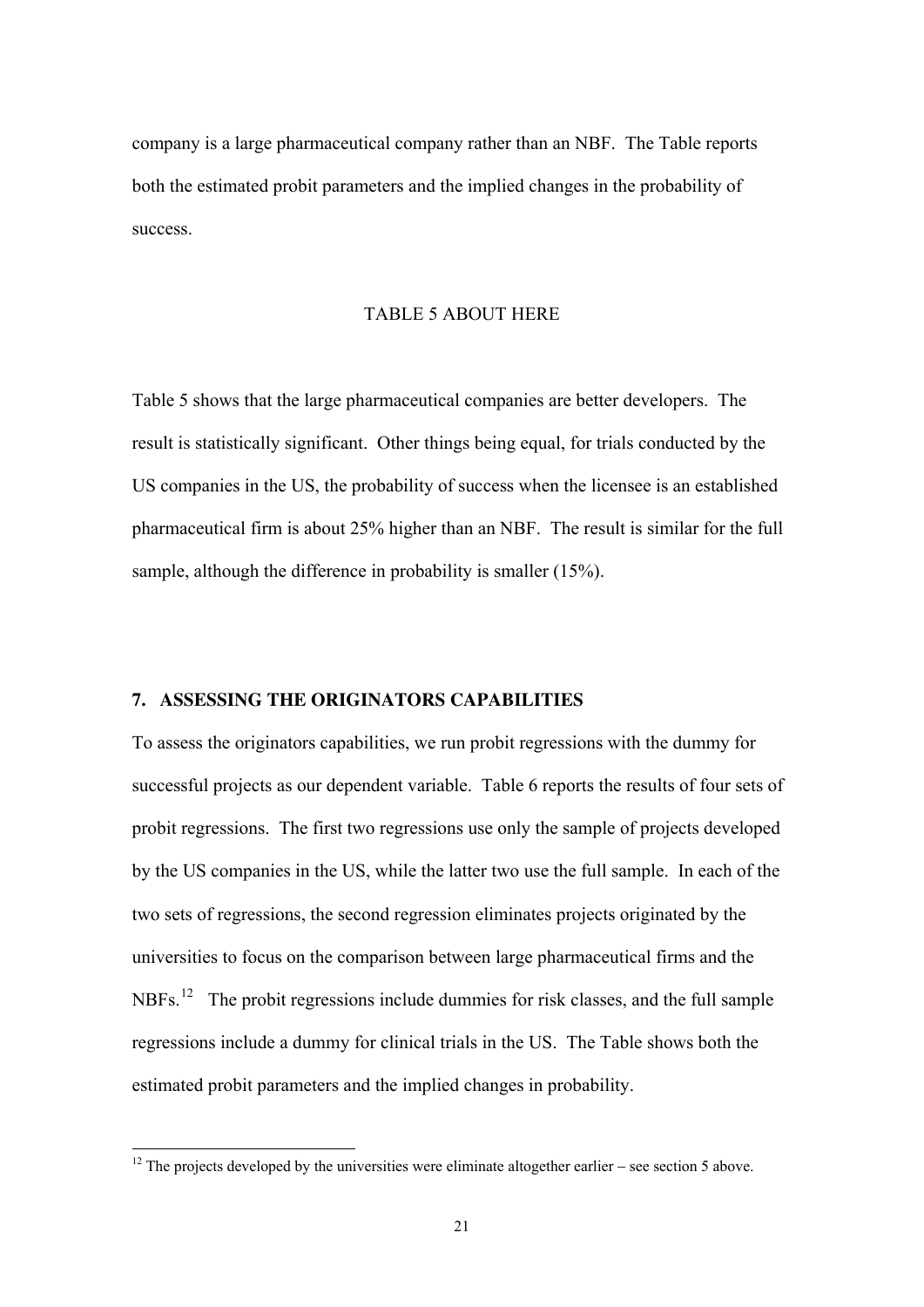## TABLE 6 ABOUT HERE

The key result of Table 6 is that as originators, the NBFs are no better than the established pharmaceutical firms. Compounds with NBF as Originators have a mere 0.01 or 0.02 difference in probability of success compared to compounds originated by the larger firms, and this difference is not statistically significant. By contrast, the compounds originated by the universities have a statistically significant difference in probability of about 0.13. The latter result probably reflects the fact that the universities do not have the type of organization and resources that are needed to test new compounds on a large scale. Thus, if a university starts the clinical trials, it is likely to do so because it has a potentially valuable compound. In short, with universities, the type of projects in our sample might be biased in favour of the more successful projects. Clearly, our finding would not either be inconsistent with the hypothesis that universities have better capabilities as originators. Ultimately, both factors probably contribute to the higher observed performance of the universities as originators.

The finding about the NBFs and the large firms needs some further comment. First, the results of the previous section showed that the large firms have higher absolute advantages downstream, while this section showed that they have no advantage as originators. Thus, the large firms have higher comparative advantages in downstream innovation development. This also suggests that scale is important in drug development, while it is not important in drug discovery.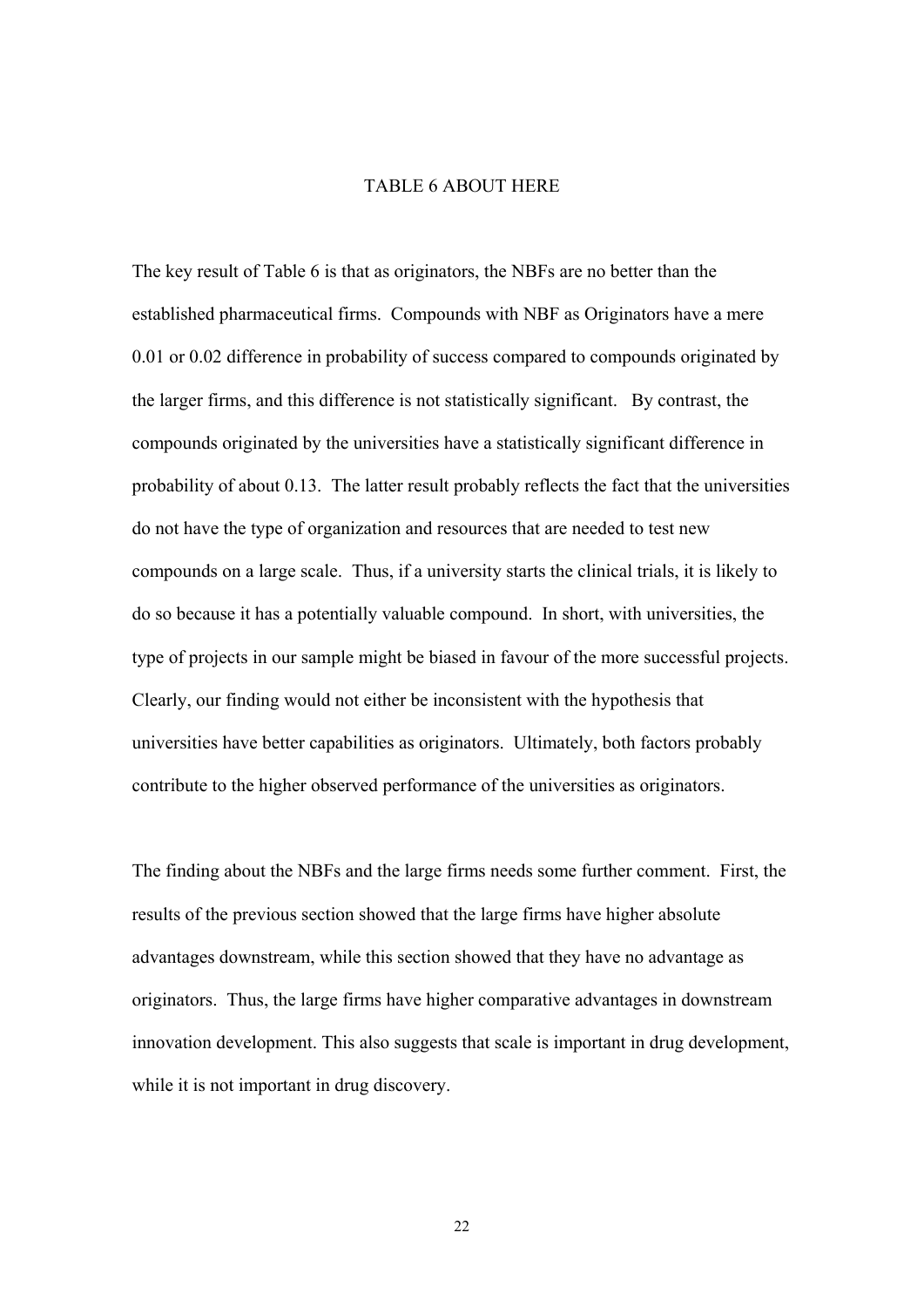Second, the results in Table 6 do not account for possible differences between the NBFs and the large firms in different types of innovation projects. Table 7 then reports the sample averages of the probability of success for the large firms and the NBFs in our three risk categories R1, R2, and R3. We report the results for both the sample of the US firms running US-based clinical trials, and for the full sample.

#### TABLE 7 ABOUT HERE

Table 7 shows that the NBFs have no advantage in categories R2 and R3, but they do have an absolute advantage in R1. Although not statistically significant, the point estimate indicates that in R1 the probability of success of a large US pharma in the US is about 0.10, while for an NBF it raises to 0.16. For R2 and R3, large firms have probabilities of success equal to 0.08 and 0.04 respectively. These probably are roughly the same for the NBFs. The same applies if we look at the full sample, rather than the US firms in the US. In the full sample, the difference between the large firms and the NBFs in R1 is even statistically significant. As shown in section 4, NBFs also run relatively more projects in R1. The NBFs are then consistently specialized in the areas where they also show comparatively better capabilities.

# **8. FAILING AT EARLIER STAGES**

Finally, the advantages of the NBFs may not relate solely to the higher or lower probability of success of the drugs that they develop or originate. In drug R&D, clinical trials can be very costly. Hence, other things being equal, one would prefer to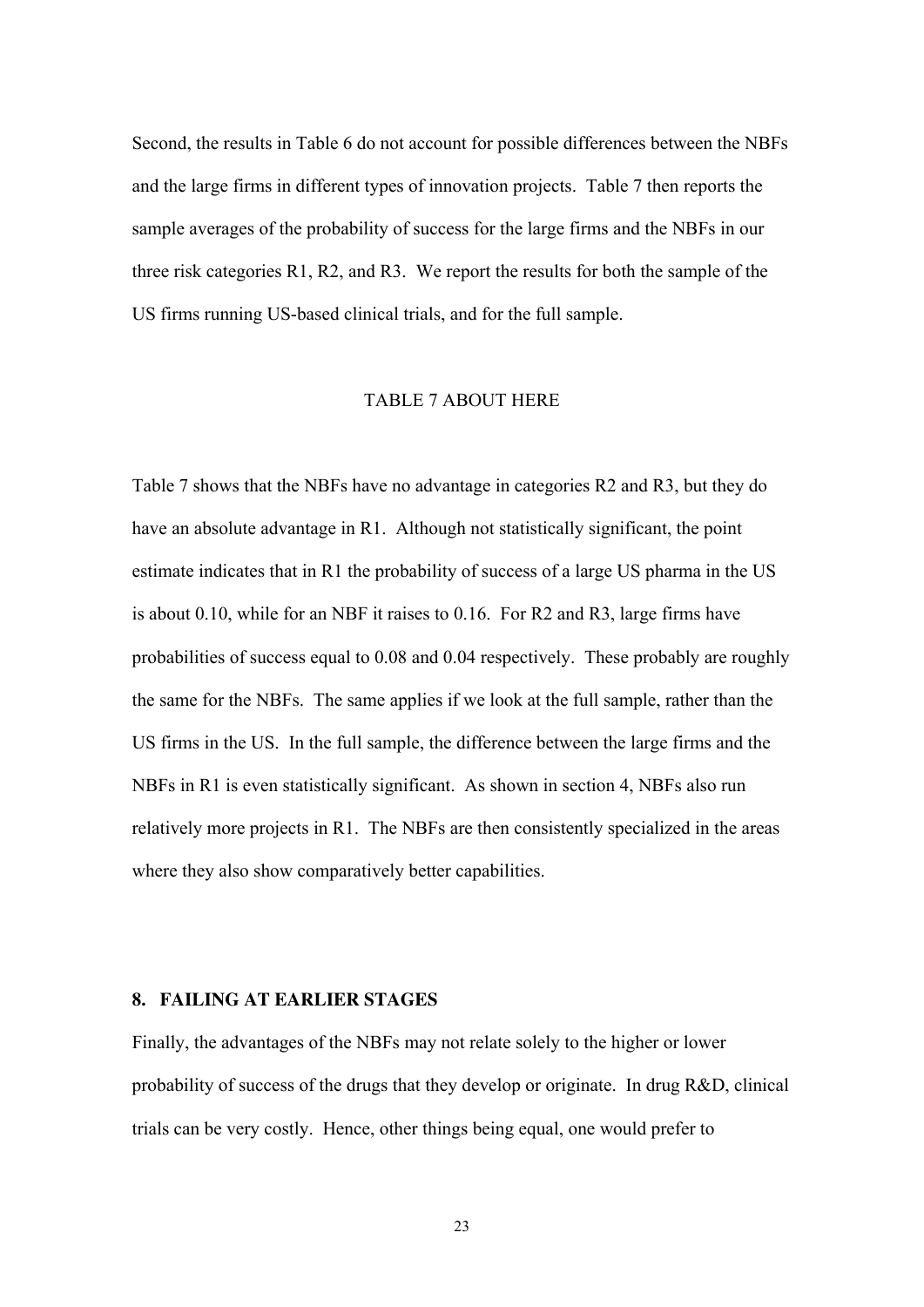discontinue a potentially bad project earlier rather than later. We then check whether given that a project was discontinued, the NBFs tend to discontinue them at earlier rather than later stages.

To do so, we restricted our sample to all the projects that were discontinued. We constructed a variable DISC which takes the values 0, 1, 2 according to whether the project was discontinued in clinical I, II, or III. As usual, we show the results for both US firms in US trials, and for the full sample which includes European firms and European trials as well. Also, to focus on the NBFs *vs* large pharma comparison, we eliminated from our sample the projects originated by universities. We run multinomial logit regressions using the following variables as regressors: risk dummies, dummy for NBFs as an originator; and for our full sample regressions we added a dummy for trials in the US. The multinomial logit results are in Table 8. Table 9 reports the implied changes in probabilities.

#### TABLE 8 AND 9 ABOUT HERE

The results show that the projects originated by the NBFs are more likely to be discontinued at earlier clinical stages. As shown by Table 9, the probability that a project originated by an NBF is discontinued after clinicals I is about 0.22 higher than that of a large pharma; the probability that it is discontinued in clinicals I or II is about 0.12 higher for an NBF (0.22-0.10). One has to be careful in interpreting these results. As discussed earlier, a project that was discontinued may not be necessarily one that failed. We know that it was discontinued by the company, and this might be because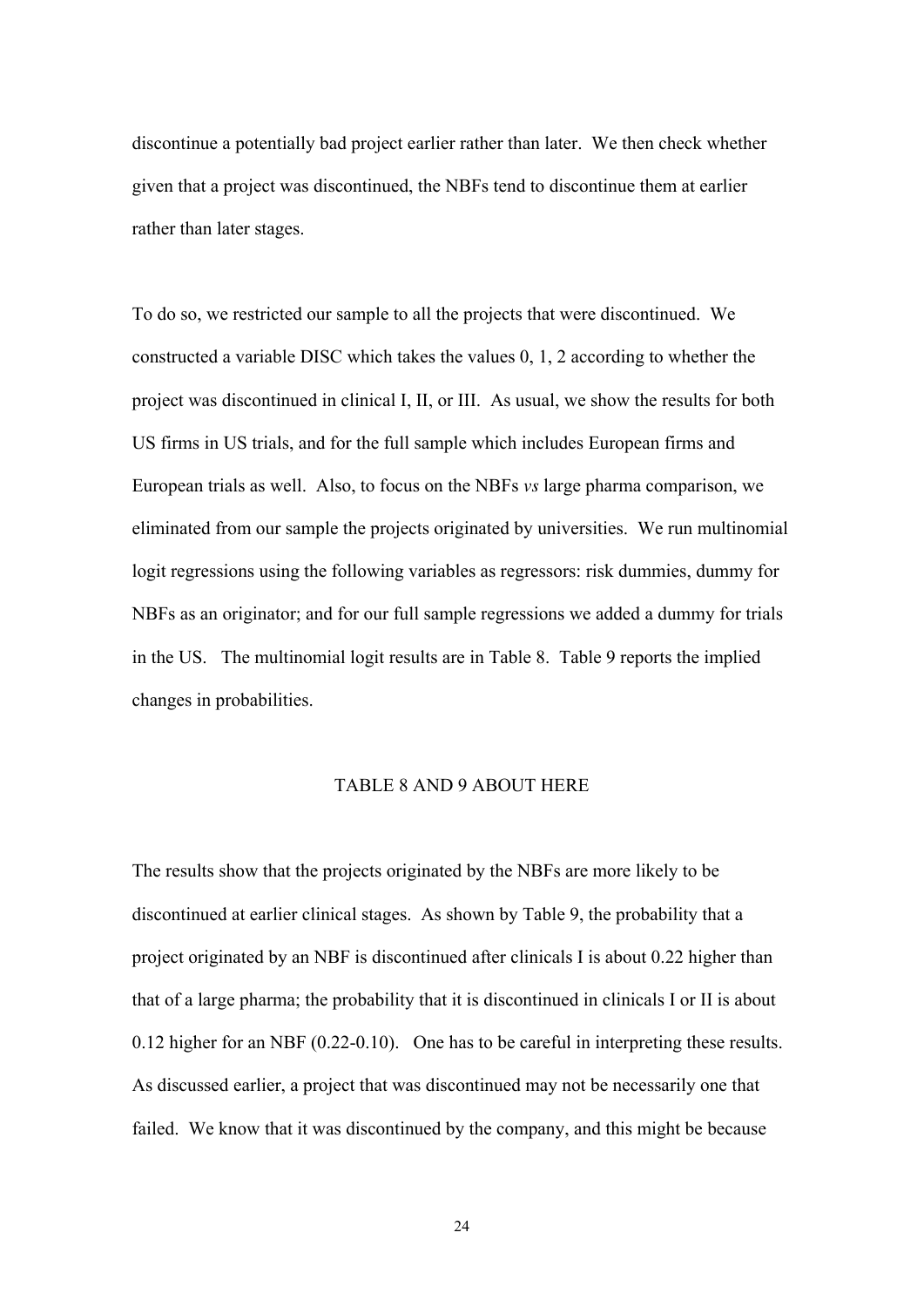the company could not raise the financial resources that were necessary to continue the trials. Clearly, this problem is far more likely to occur for the NBFs than for the large pharmaceutical companies.[13](#page-27-0) This suggests that a potential source of bias is that the NBFs may discontinue projects earlier simply because they do not possess the necessary assets to continue the project rather than because the project actually failed.

However, projects are normally discontinued because the company does not think that it has good prospects to pass the later stages. An NBF is then more unlikely to discontinue a potentially good project. Put differently, discontinued projects are in any case projects that have lower expected probabilities of success. Thus, one fairly conclude that given our results in Tables 8 and 9, another potential advantage of the NBFs is that they can provide a good deal of exploration in drug research, as they produce information about potential compounds without engaging in the costly donwstream trials.

Another hypothesis is that the greater ability of the NBFs to discontinue their projects earlier could stem from the nature of their underlying knowledge basis and technology. The life sciences are strongly rooted in scientific understanding of the biological phenomena. This provides a predictive capabilities of the performance of new compounds without having to engage in long and costly tests. Similarly, the new computerized drug screening technologies, and related techniques and devices typically used by the NBFs (e.g. combinatorial chemistry), provide a significant ability to "predict the failures". In short, the knowledge basis and technologies of the NBFs encourage the possibility of trying new molecules systematically and discover relatively

<span id="page-27-0"></span> $13$  As noted in section 4, the problem is quite unlikely in the case of the large companies.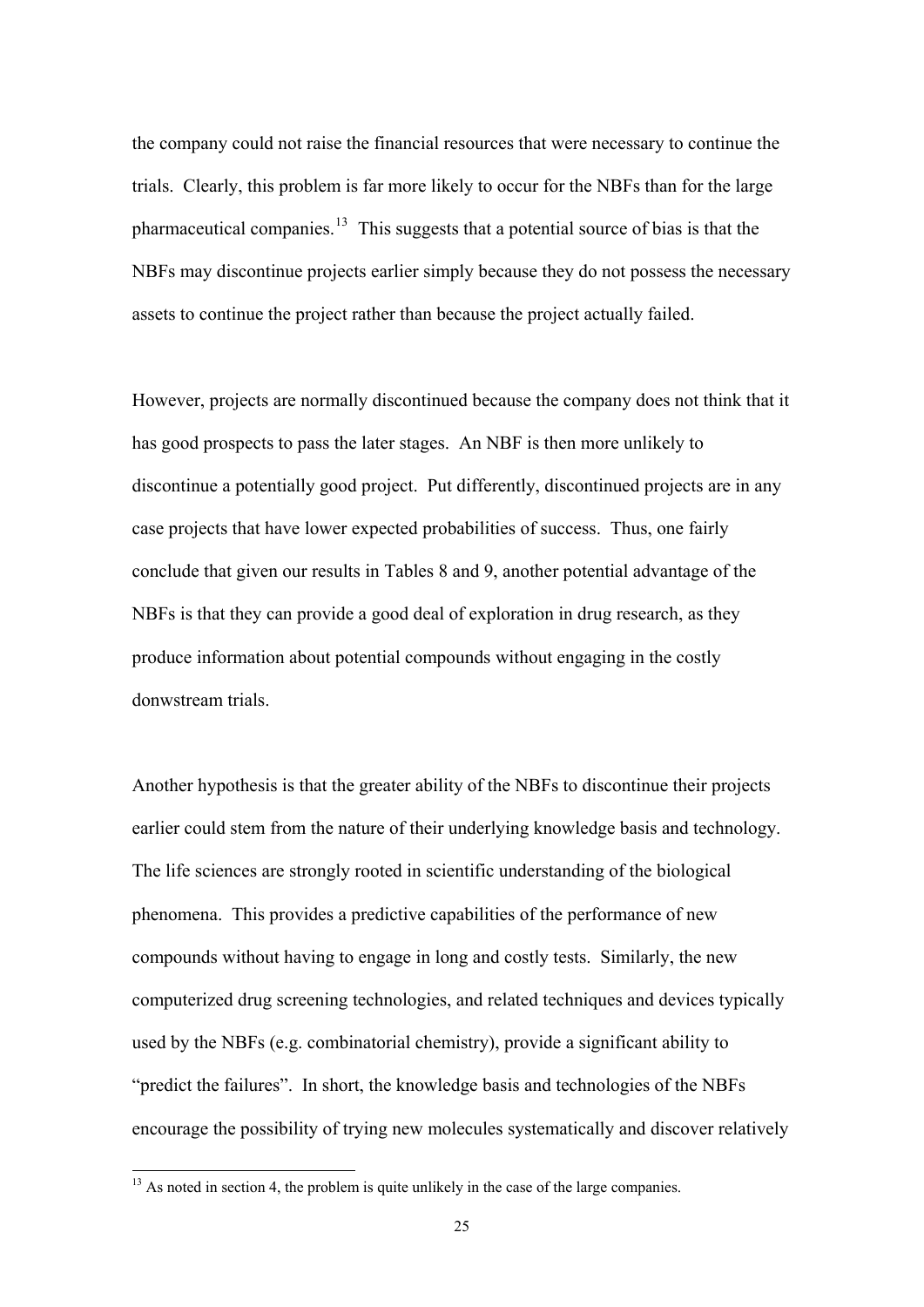early whether they are potentially valuable or not, with implied potential for greater opportunities of exploration.

# **9. CONCLUSIONS**

This paper explored an unusually comprehensive data set of drug R&D projects all over the world. Our data base enabled us to characterize several features of the potential for success of the innovation process in pharmaceuticals. Since this industry is typically characterized by the role of both larger established companies, and smaller high-tech specialist firms  $-$  the so-called NBFs  $-$  our analysis enabled us to assess the different performance of R&D processes conducted under different governance structures – most notably projects that are fully internalized by the companies vis-à-vis projects developed in collaboration with other companies. Moreover, our data enabled to assess the different specialization and the comparative performance of different types of firms, and particularly of the large drug companies with respect to the NBFs.

Our results can be summarized as follows:

- a) The NBFs are largely an American phenomenon. More than half of the drug R&D projects originated in the US are by NBFs, while almost 90% of the drug R&D projects originated in Europe are from established pharmaceutical firms;
- b) Collaborative R&D projects are consistently more likely to occur in the US than in Europe. However, in-house projects are a significant majority of the drug R&D projects that entered the clinical stages.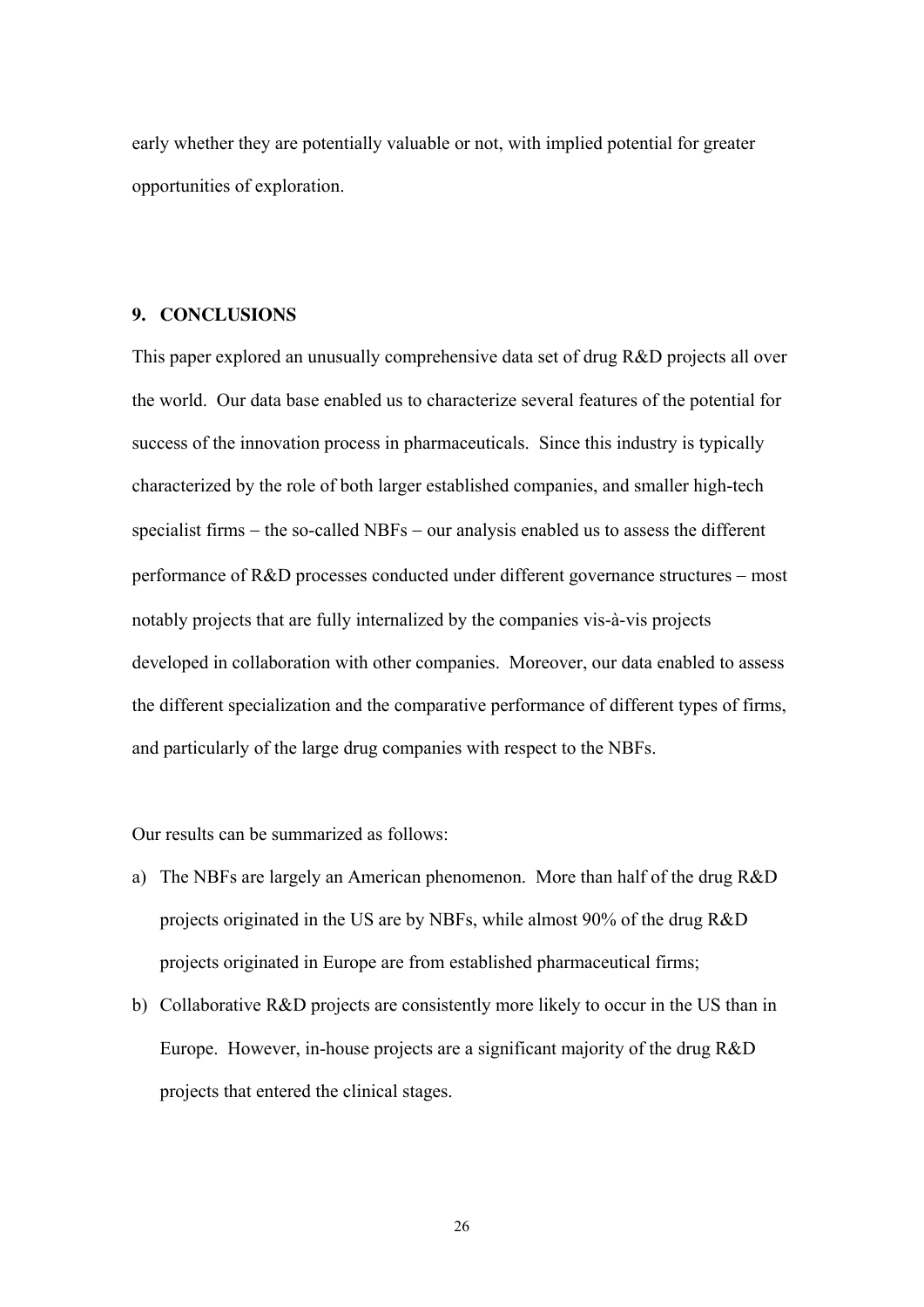- c) The established pharmaceutical companies have comparative advantages with respect to NBFs in drug development (clinical trials).
- d) In drug discovery there is no advantage related to scale. Unlike clinical developments, where the large firms seem to have superior capabilities when compared to the NBFs, there is no inherent superiority (in terms of ultimate probability of success of the compounds) between the NBFs and the large firms.
- e) The NBFs and the large firms do not seem to have differential capabilities in drug research in therapeutic classes that feature higher degree of risk (R2 and R3). The NBFs however, have higher absolute capabilities in therapeutic classes with low levels of risk (R1). Consistently, they have a higher share of projects in such therapeutic classes.
- f) The relatively higher share of NBF projects in R1, as opposed to R2 and R3, suggests that the NBFs do not undertake more risky projects (as noted for instance by the literature which suggests that smaller high-tech companies undertake more risky ventures). More risky projects (R3) are more likely to be undertaken by the larger pharmaceutical companies, which suggests that scale, market power, and the ability to moblise large amounts of resources are key factors in enabling the firms to sustain such higher risks.
- g) Finally, other things being equal, the projects originated by the NBFs are more likely to fail at earlier clinical stages. This suggests that the NBFs perform a good deal of exploration without incurring the higher costs of failing at later stages.

27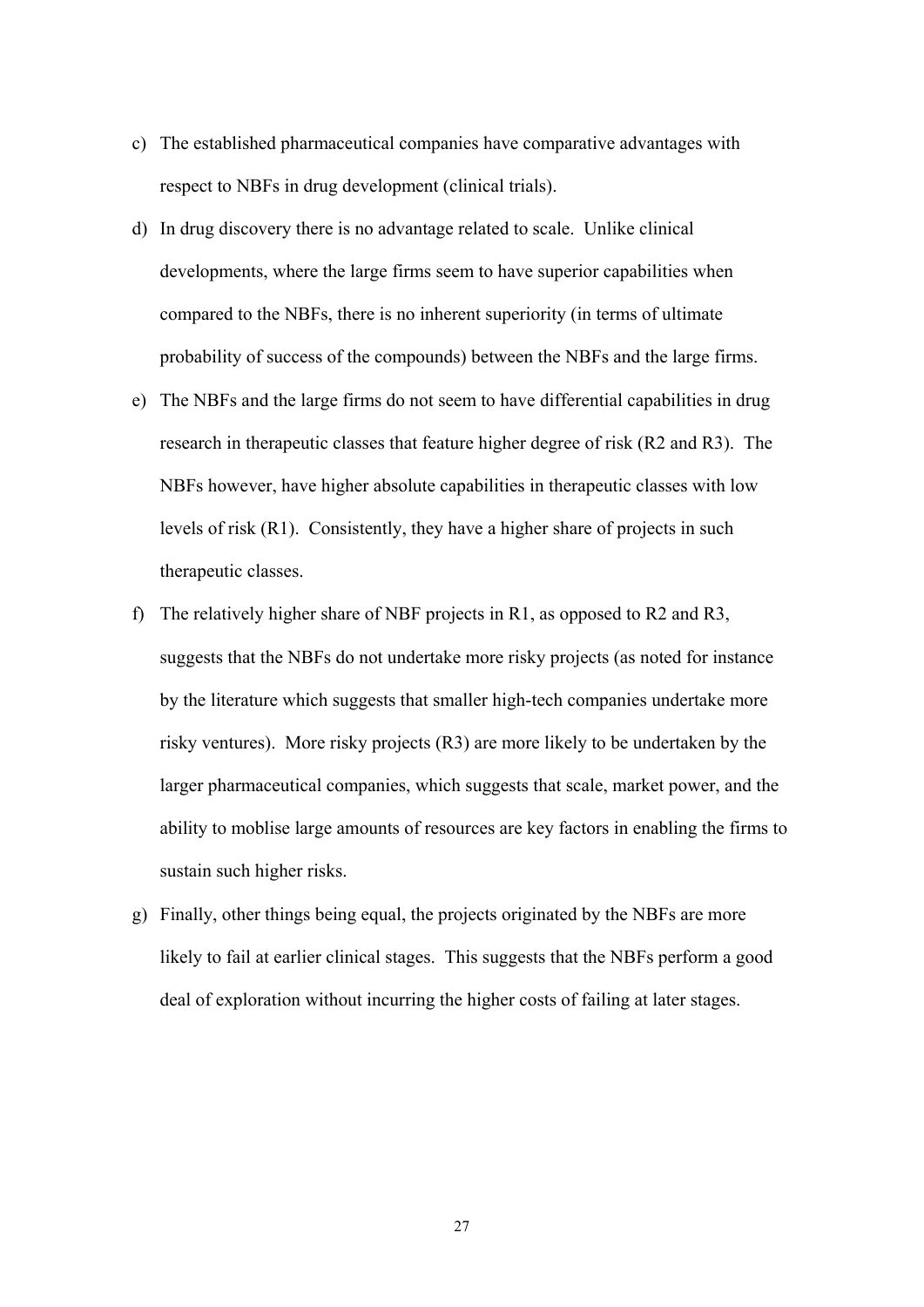# **APPENDIX**

# **More on the "specializations" of the NBFs and the large pharmaceutical companies**

The ranking of ATC classes in terms of risk that was introduced in section 4 may be further controlled and specified by looking at an analogous classification used in Pharmaprojects (PJB Publications), one of the leading source of information on drugs in R&D. As a whole, Pharmaprojects contains detailed information over 25,000 compounds and pharmaceutical formulations investigated since 1980, including those currently in research and those whose development has been discontinued. In addition, Pharmaprojects profiles each therapeutic category by defining the pathology in medical terms and providing a review of current treatment, epidemiological and market data, and an analysis of therapeutic trends. For each therapeutic area Pharmaprojects provides also two synthetic indices: the Novelty (N) and Market Size (M) Ratings.

On the one hand, the Novelty rating identifies the most advanced drug development strategies: highly innovative combinations of therapy and mechanisms of action received an high score, whereas the drug with a well-known strategy of action are lowranked. On the other hand, the market size rating is based on the reported world wide sales for the primary therapeutic category.

Table A1 reports the distribution of R&D projects among the NBFs, the large pharmaceutical companies and the Universities with respect to the Risk, Market Size and Novelty classifications. The risk classification combines the novelty and the market size criteria used by Pharmaprojects. NBFs show a higher degree of innovativeness than large pharmas as they tend to apply new mechanisms of pharmacological action especially to therapies for rare pathologies (e.g. Anemia, Gaucher Disease) and niche markets (Transplant rejection of specific organs). On the contrary, large pharmas tend to be active against "pathologies that affect the masses" in larger markets, characterized by complex clinical trials and more alternative therapeutic drugs already in the marketplace. Table A2 reports the most important products awaiting approval to be launched on the US market for deseases that have the highest need of treatment. With rare exceptions (Biomira's Theratope, Vaxgen's AIDSVAX) these products have been developed by large established pharmaceutical companies in-house or, less frequently, in collaboration with NBFs (Xolair, Visudyne, SnET2).

TABLES A1 AND A2 ABOUT HERE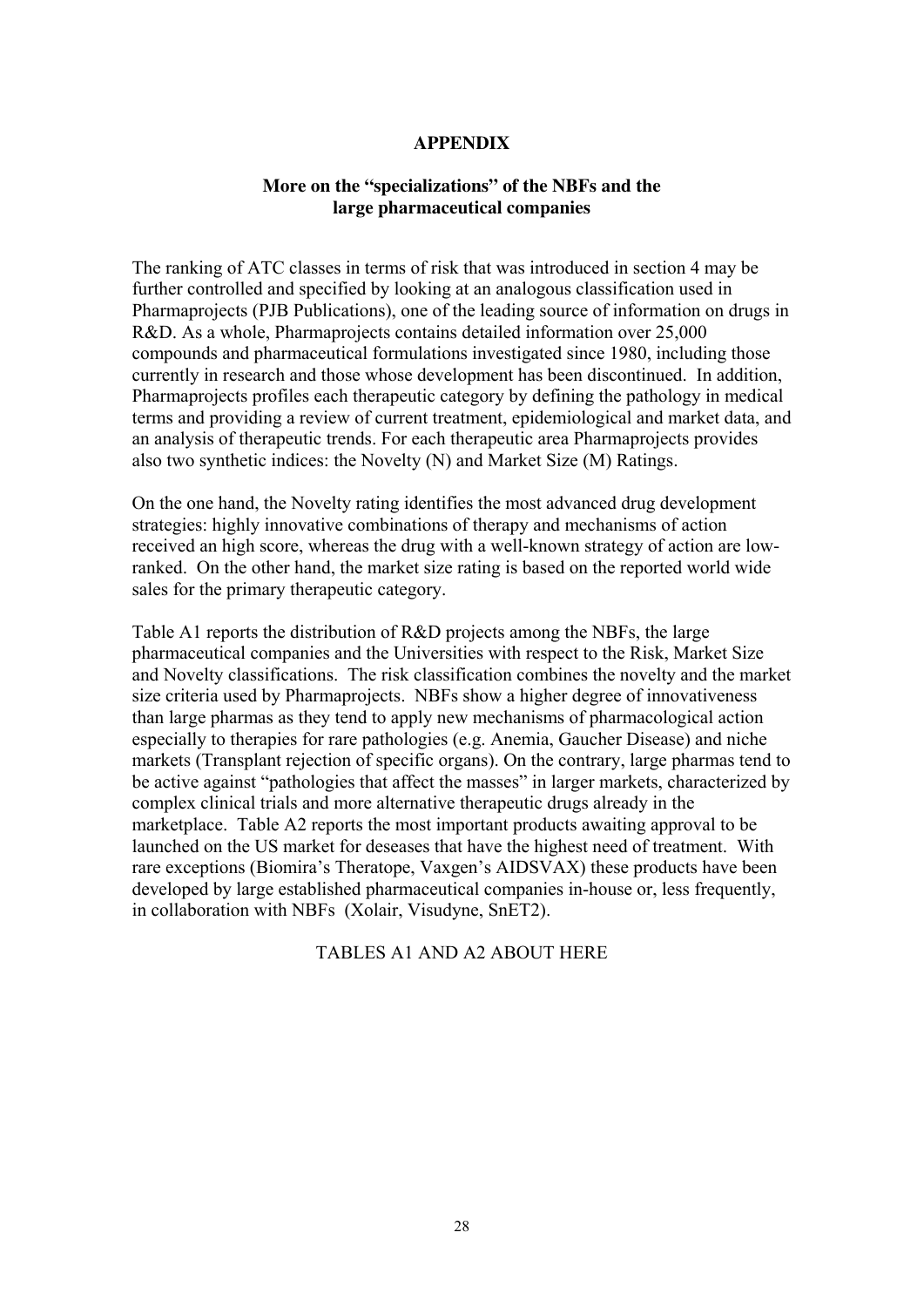## **REFERENCES**

Arora, A., Fosfuri, A. and Gambardella, A. (2000) *Markets for Technology: Why Do We See Them, Why Don't We See More of Them, and Why Should We Care*, manuscript, Carnegie Mellon University, Pittsburgh.

Arrow K.J., 1983, "Innovation in Large and Small Firms", in Ronen J. (ed.) *Entrepreneurship*, Lexington Books, Lexington, Ma.

Gambardella, A., 1995, *Science and Innovation in the US Pharmaceutical Industry*, Cambridge, Cambridge University Press.

Gans, J., Hsu, D. and Stern, S. (2000) "When Does Start-Up Innovation Spur the Gale of Creative Destruction?" NBER Working Paper N.7851, Cambridge MA.

Hagedoorn, J. (1993) "Understanding the Rationale of Strategic Technology Partnering: Interorganizational Modes of Cooperation and Sectoral Differences" *Strategic Management Journal*, Vol.15, pp.371-385.

Hagedoorn, J. and Schakenraad, J. (1994) "The Effect of Strategic Technology Alliances on Company Performance" *Strategic Management Journal*, Vol.15, pp.291- 309.

Holmostrom, B. (1989) "Agency Costs and Innovation" *Journal of Economic Behavior and Organization*, Vol.12 (3), pp.305-327.

Kline, S. and Rosenberg, N. (1986) "An Overview of Innovation" in Landau, R. and Rosenberg, N. (eds.) *The Positive Sum Strategy*, National Academy Press, Washington DC.

Kogut, B. (1988) "Joint-Ventures: Theoretical and Empirical Perspectives" *Strategic Management Journal*, Vol.9, pp.319-333.

March J. (1991) "Exploration and Exploitation in Organizational Learning", *Organization Science*, Vol.1 (2), pp. 71-87.

March, J. and Levinthal, D. (1993) "The Myopia of Learning" *Strategic Management Journal,* Vol.14, pp.95-112.

Orsenigo L. (1989) *The Emergence of Biotechnology*, London, Pinter Publishers.

Pisano, G. (1997) "R&D Performance, Collaborative Arrangements, and the Market for Know-How: A Test of the "Lemons" Hypothesis in Biotechnology", draft, Harvard Business School.

Schwartzman, D. (1976) *Innovation in the Pharmaceutical Industry*, John Hopkins University Press, Baltimore MD.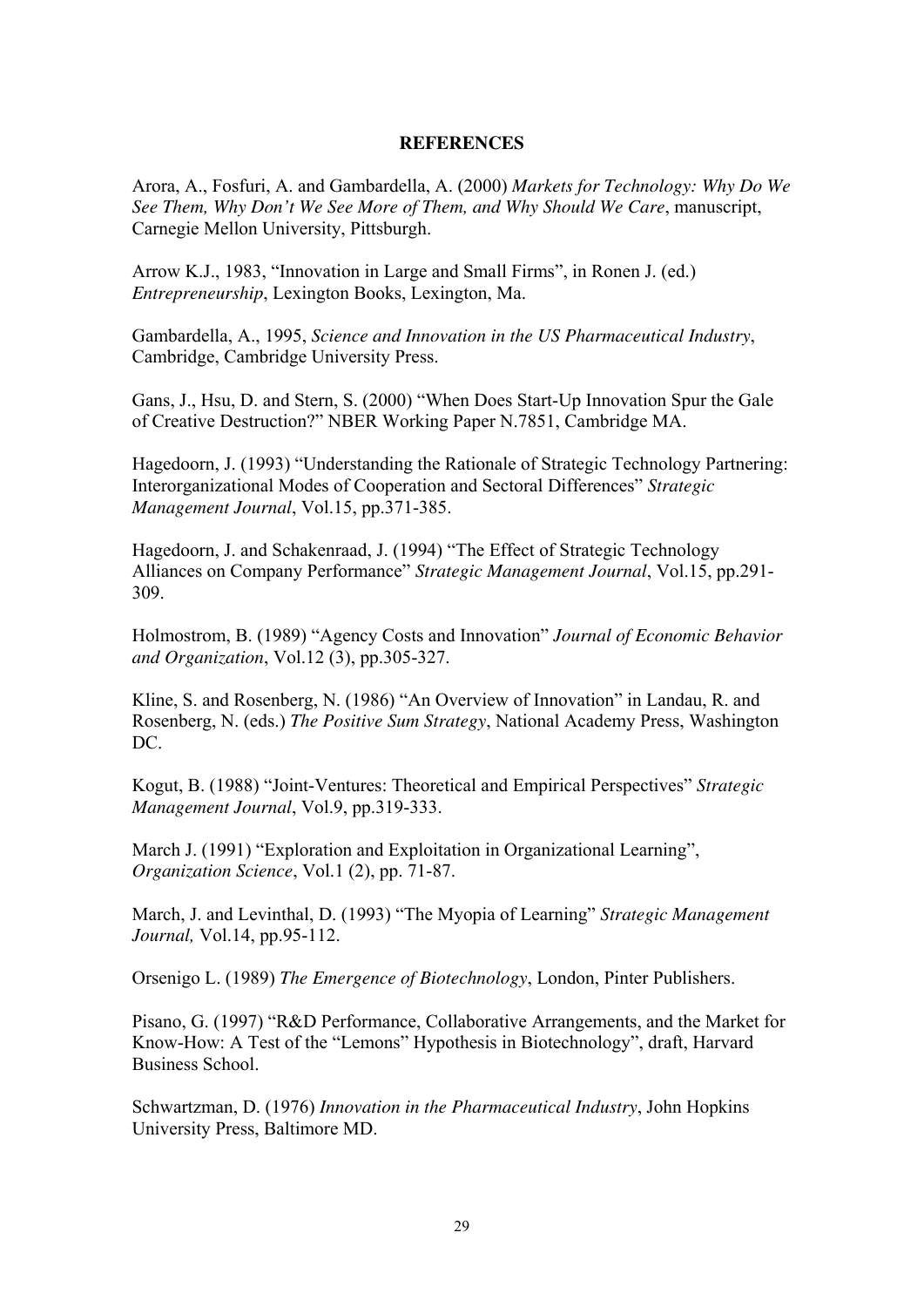Teece, D. (1986) "Profiting from Technological Innovation: Implications for Integration, Collaboration, Licensing, and Public Policy" *Research Policy*, Vol.15, pp.285-305.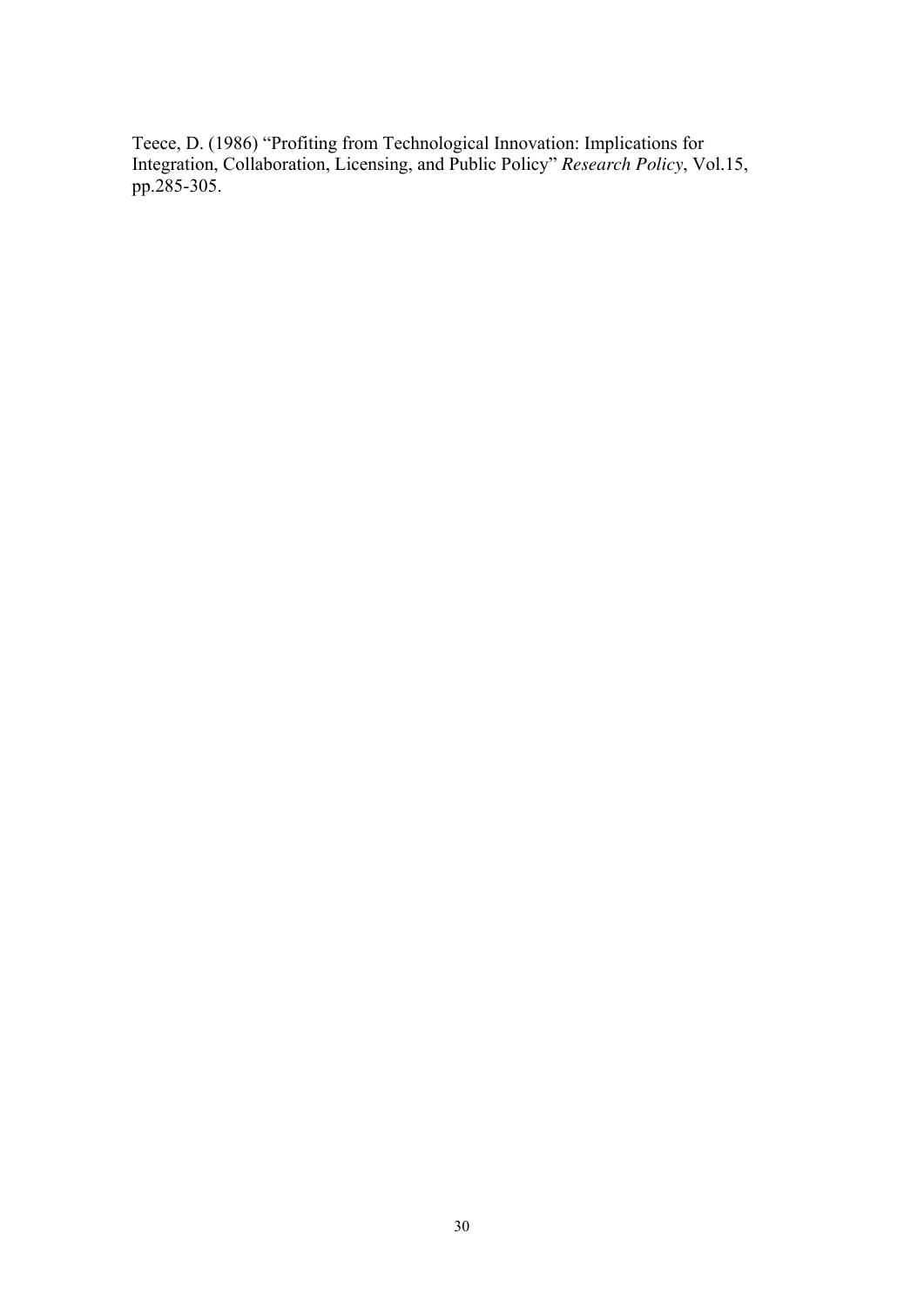|                          | Trials in the US/ | Trials in Europe/ |
|--------------------------|-------------------|-------------------|
|                          | Developer is a US | Developer is a    |
|                          | company           | European company  |
| Originator:              |                   |                   |
| Large Pharmas            | 37.6%             | 87.4%             |
| <b>NBFs</b>              | 56.8%             | 11.5%             |
| Universities             | 5.6%              | 1.2%              |
| % of Licensed Projects   | 7.5%              | 2.1%              |
|                          |                   |                   |
| By NBFs                  | 4.8%              | 1.7%              |
| By Universities          | 2.7%              | 0.4%              |
| % of Successful Projects | 9.5%              | 11.0%             |
| N. of observations       | 965               | 776               |

**Table 1: Percentage of Projects Originated by Established Pharma, NBFs,** 

**Successful Projects** 

**Universities; Percentage of Licensed Projects; Percentage of**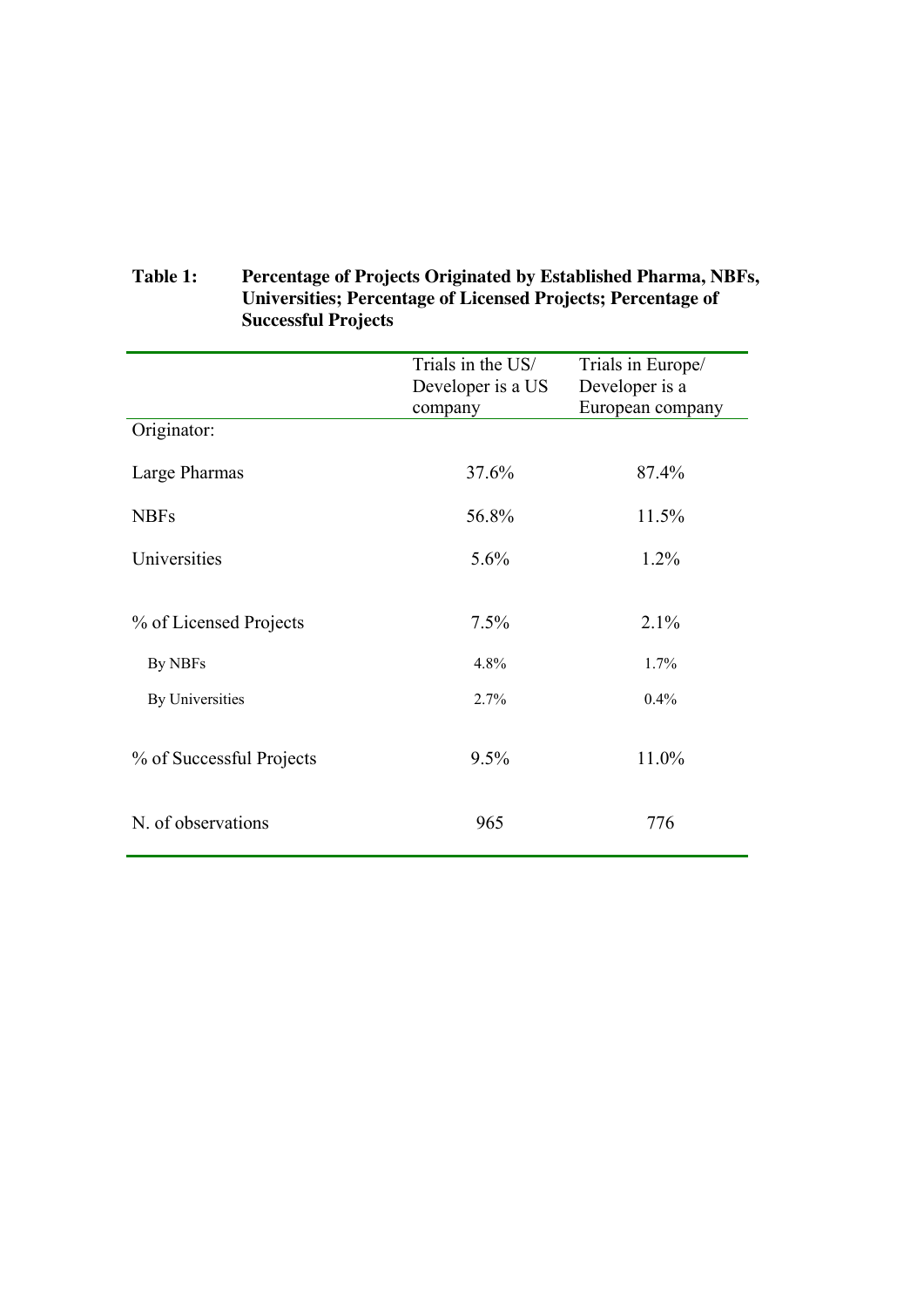|               | <b>Classes of Risk</b> | R1  | R <sub>2</sub> | R <sub>3</sub> | Total |
|---------------|------------------------|-----|----------------|----------------|-------|
| Originators   |                        |     |                |                |       |
| <b>NBFs</b>   |                        | 147 | 306            | 95             | 548   |
| Large Pharmas |                        | 59  | 203            | 101            | 363   |
| Universities  |                        | 8   | 34             | 12             | 54    |
| Total         |                        | 214 | 543            | 208            | 965   |

# **Table 2: Number of Projects by NBFs, Large Pharma, Universities by classes of Risk, R1, R2, R3 Trials in the US/ US developers**

# **Table 3: Number of Projects by NBFs, Large Pharma, Universities by classes of Risk, R1, R2, R3 Full Sample**

|               | <b>Classes of Risk</b> | R1  | R <sub>2</sub> | R <sub>3</sub> | Total |
|---------------|------------------------|-----|----------------|----------------|-------|
| Originators   |                        |     |                |                |       |
| <b>NBFs</b>   |                        | 184 | 394            | 131            | 709   |
| Large Pharmas |                        | 223 | 703            | 348            | 1274  |
| Universities  |                        | 15  | 57             | 23             | 95    |
| Total         |                        | 422 | 1154           | 502            | 2078  |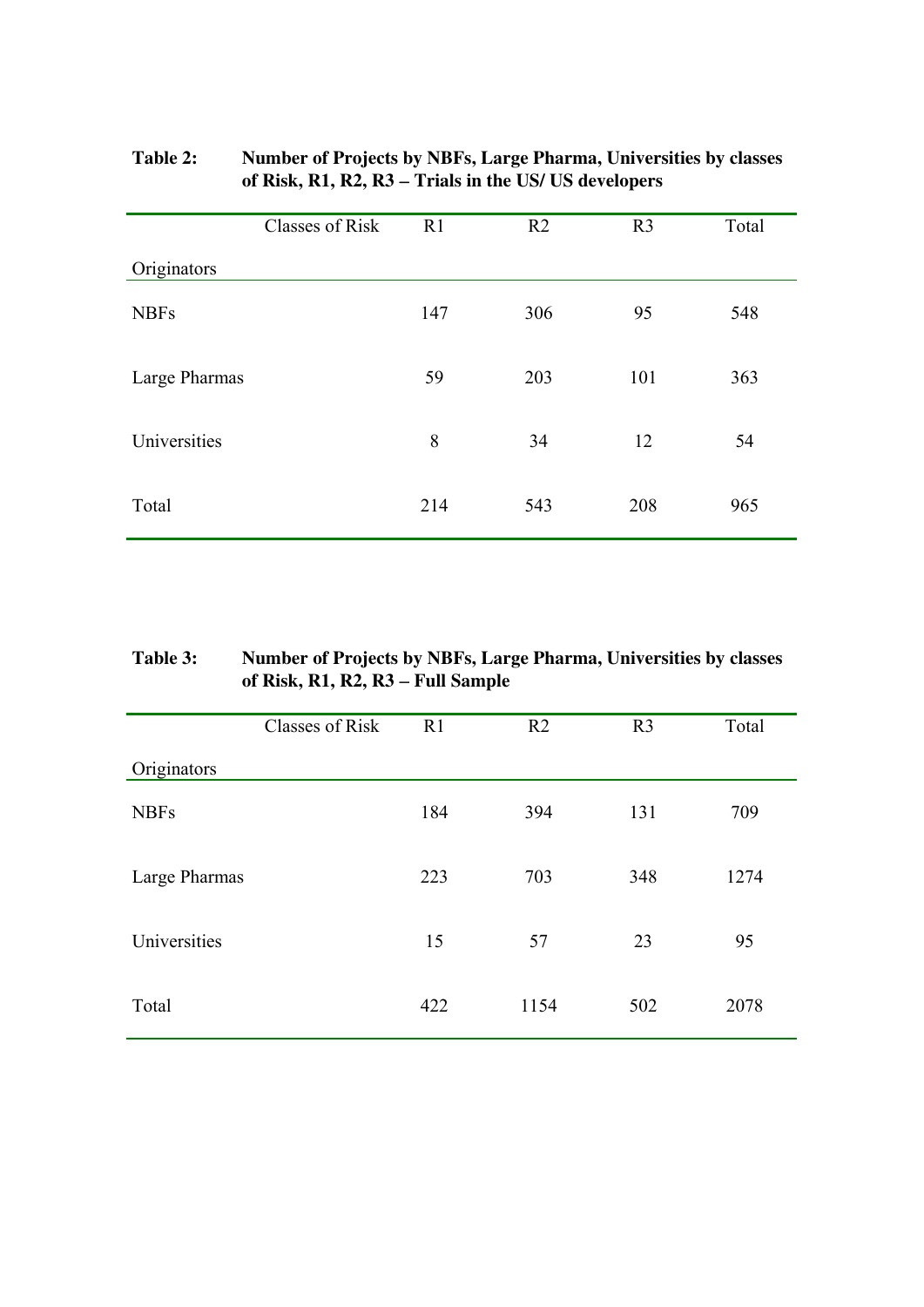|                                                                                    | US trials/ US<br>developers | <b>Full Sample</b> |
|------------------------------------------------------------------------------------|-----------------------------|--------------------|
| Prob. (Success   Compound licensed in Clinical I)                                  | 22.0%<br>(3.8)              | 20.0<br>(3.0)      |
| Prob. (Success   Internally developed compounds)                                   | 6.5<br>(0.9)                | 8.8<br>(0.7)       |
| Prob. (Success   Compound licensed in Clinical II)                                 | 72.7<br>(13.4)              | 86.2<br>(8.1)      |
| Prob. (Success   Internally developed compounds that<br>passed clinicals I)        | 26.5<br>(3.1)               | 26.4<br>(1.8)      |
| Prob. (Success   Compound licensed in Clinical III)                                | 73.3<br>(12.7)              | 73.3<br>(7.2)      |
| Prob. (Success   Internally developed compounds that<br>passed clinicals I and II) | 41.5<br>(4.2)               | 40.9<br>(2.4)      |

# **Table 4: Probability of Success, Licensed vs In-house Projects (Standard errors in parenthesis)**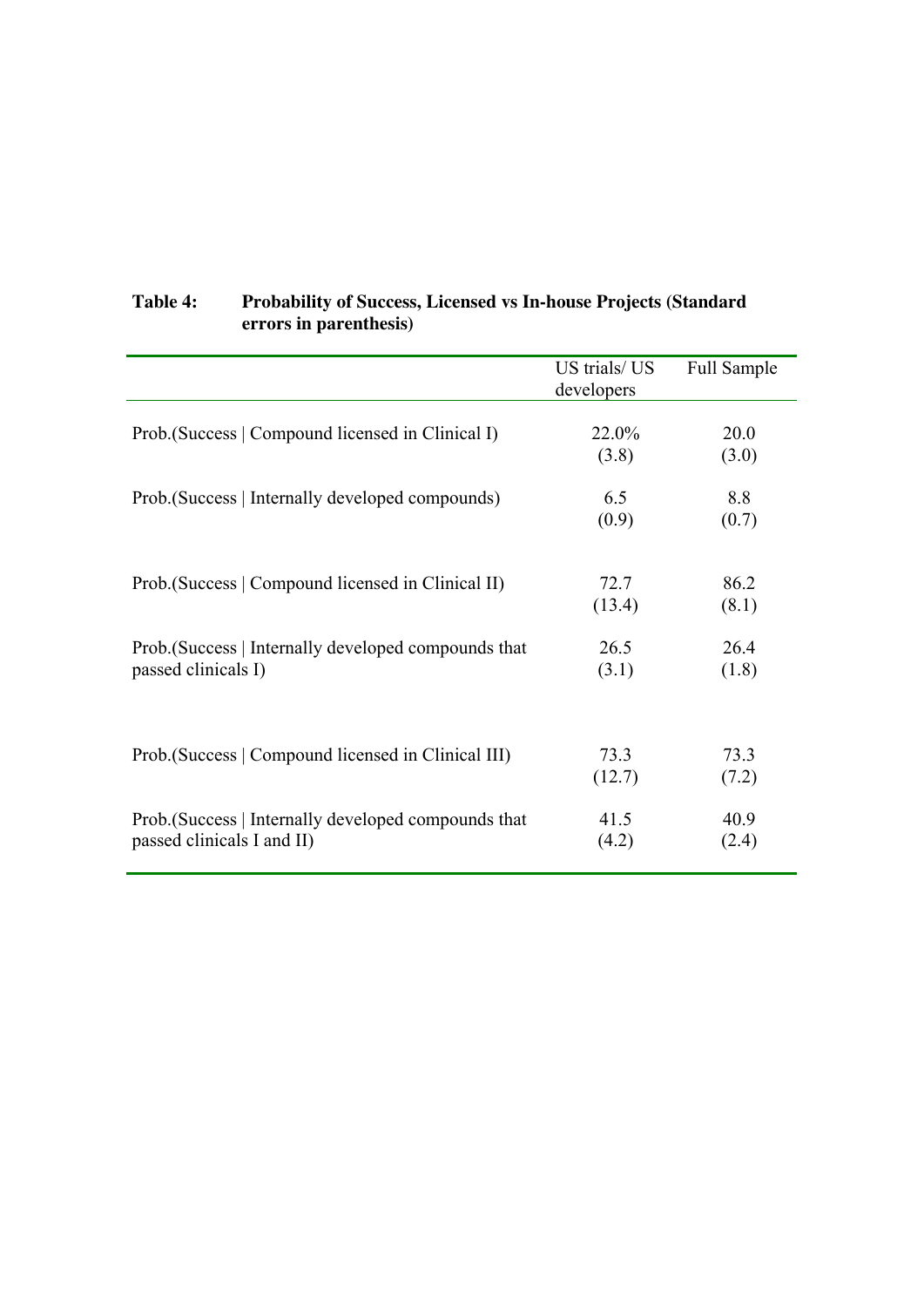|                               | US trials/US Developers |                          | US or EU trials/ US or EU<br>Developers |                          |
|-------------------------------|-------------------------|--------------------------|-----------------------------------------|--------------------------|
|                               | Estimated<br>parameter  | Change in<br>Probability | Estimated<br>Parameter                  | Change in<br>Probability |
| Const.                        | $-0.08$<br>(0.37)       | $-0.03$                  | 0.42<br>(0.33)                          | 0.15                     |
| Dummy for R2                  | $-0.45$<br>(0.40)       | $-0.15$                  | $-0.33$<br>(0.26)                       | $-0.12$                  |
| Dummy for R3                  | $-1.30$<br>(0.50)       | $-0.43$                  | $-0.89$<br>(0.30)                       | $-0.32$                  |
| Dummy for<br>Large Pharma     | 0.77<br>(0.32)          | 0.25                     | 0.42<br>(0.23)                          | 0.15                     |
| Dummy for<br>trials in the US |                         |                          | $-0.56$<br>(0.24)                       | $-0.20$                  |
| N.of obs.                     | 71                      |                          | 164                                     |                          |

# Table 5: Assessing Development Capabilities, Probit Estimation - Dependent **Variable: SUCC = 1 for successful projects, 0 otherwise (Sample = only licensed projects; standard errors in parenthesis)**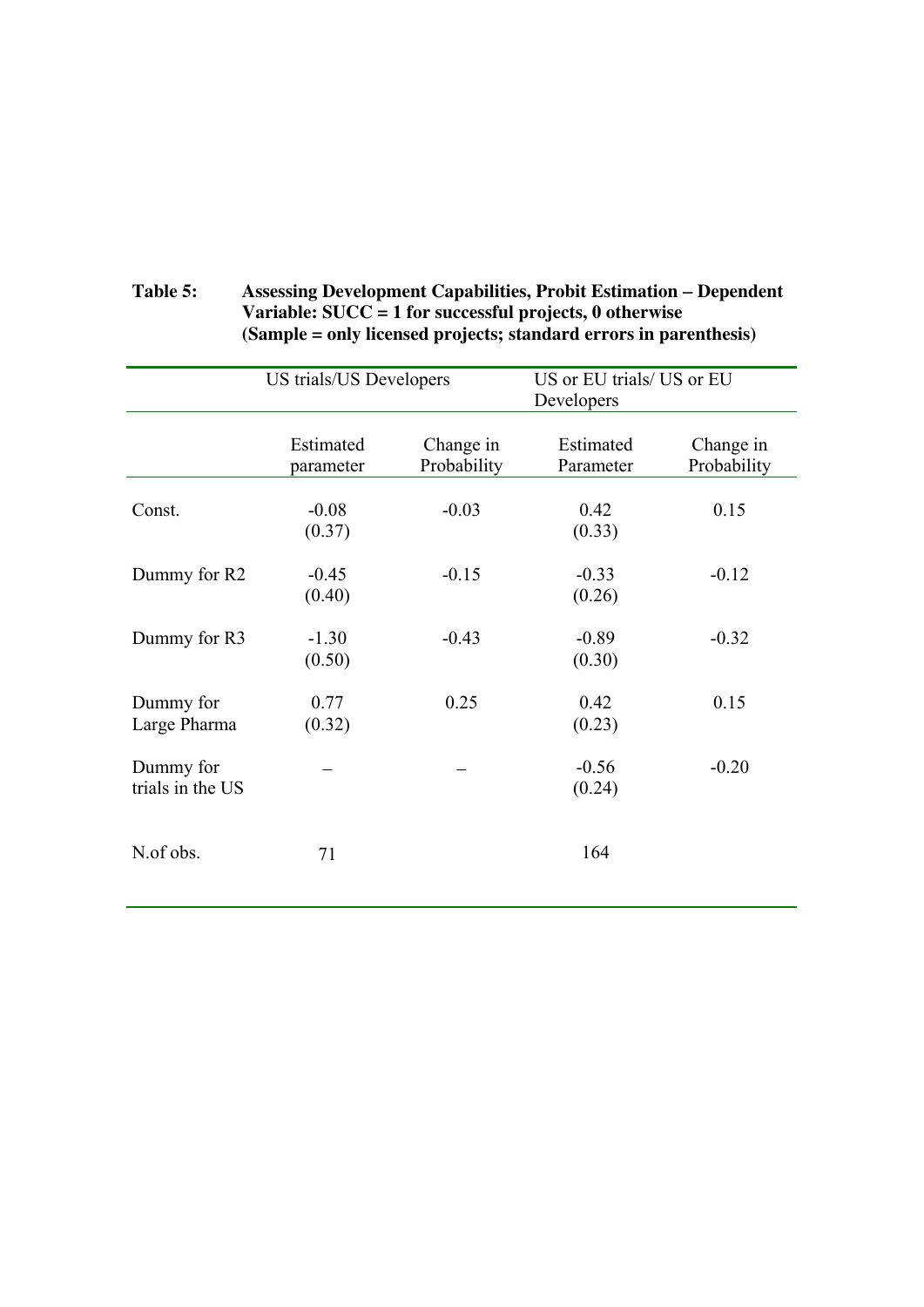# **Table 6: Assessing Originators Capabilities, Probit Estimation Dependent Variable: SUCC = 1 for successful projects, 0 otherwise (Standard errors in parenthesis)**

|                                           | US trials/US Developers |                    |                   | US or EU trials/ US or EU<br>Developers |                   |                    |                   |                    |
|-------------------------------------------|-------------------------|--------------------|-------------------|-----------------------------------------|-------------------|--------------------|-------------------|--------------------|
|                                           | Estim.<br>Param.        | Change<br>in Prob. | Estim.<br>Param.  | Change<br>in Prob.                      | Estim.<br>Param.  | Change<br>in Prob. | Estim.<br>Param.  | Change<br>in Prob. |
| Const.                                    | $-1.12$<br>(0.14)       | $-0.18$            | $-1.11$<br>(0.14) | $-0.17$                                 | $-0.99$<br>(0.09) | $-0.19$            | $-0.99$<br>(0.09) | $-0.19$            |
| Dummy for<br>R <sub>2</sub>               | $-0.31$<br>(0.13)       | $-0.03$            | $-0.32$<br>(0.14) | $-0.05$                                 | $-0.16$<br>(0.09) | $-0.03$            | $-0.15$<br>(0.08) | $-0.03$            |
| Dummy for<br>R <sub>3</sub>               | $-0.67$<br>(0.19)       | $-0.10$            | $-0.66$<br>(0.20) | $-0.10$                                 | $-0.49$<br>(0.12) | $-0.09$            | $-0.52$<br>(0.12) | $-0.10$            |
| Dummy for<br>Originator $=$<br>University | 0.83<br>(0.29)          | 0.13               |                   |                                         | 0.88<br>(0.18)    | 0.17               |                   |                    |
| Dummy for<br>Originator $=$<br><b>NBF</b> | 0.05<br>(0.13)          | 0.01               | 0.05<br>(0.13)    | 0.01                                    | 0.12<br>(0.09)    | 0.02               | 0.12<br>(0.09)    | 0.02               |
| Dummy for<br>trials in the<br><b>US</b>   |                         |                    |                   |                                         | $-0.15$<br>(0.08) | $-0.03$            | $-0.14$<br>(0.08) | $-0.03$            |
| N.of obs.                                 | 936                     |                    | 910               |                                         | 2036              |                    | 1981              |                    |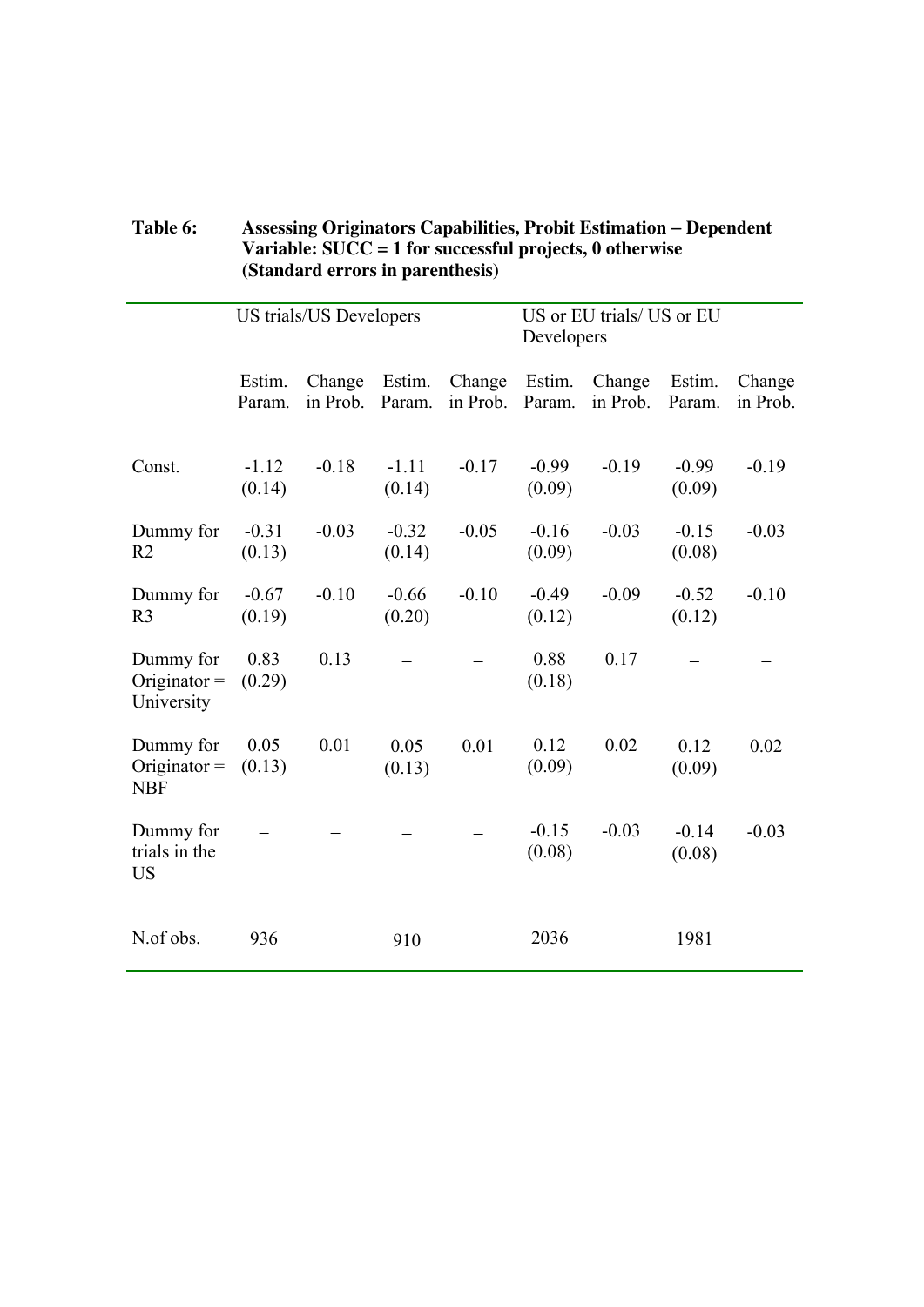|                                 | US trials/US Developers |                   |                | US or EU trials/ US or EU<br>Developers |                   |                   |
|---------------------------------|-------------------------|-------------------|----------------|-----------------------------------------|-------------------|-------------------|
|                                 | R <sub>1</sub>          | R <sub>2</sub>    | R <sub>3</sub> | R <sub>1</sub>                          | R <sub>2</sub>    | R <sub>3</sub>    |
| Const.                          | 0.10<br>(0.05)          | 0.08<br>(0.02)    | 0.04<br>(0.02) | 0.13<br>(0.03)                          | 0.13<br>(0.02)    | 0.08<br>(0.02)    |
| Dummy for<br>Originator = $NBF$ | 0.06<br>(0.05)          | $-0.01$<br>(0.02) | 0.00<br>(0.03) | 0.09<br>(0.04)                          | $-0.00$<br>(0.02) | 0.02<br>(0.03)    |
| Dummy for trials in<br>the US   |                         |                   |                | $-0.03$<br>(0.04)                       | $-0.01$<br>(0.02) | $-0.05$<br>(0.02) |
| N.of obs.                       | 205                     | 509               | 196            | 405                                     | 1097              | 479               |

# **Table 7: Assessing Originators Capabilities, by Risk Category (OLSQ Estimation) (Standard errors in parenthesis)**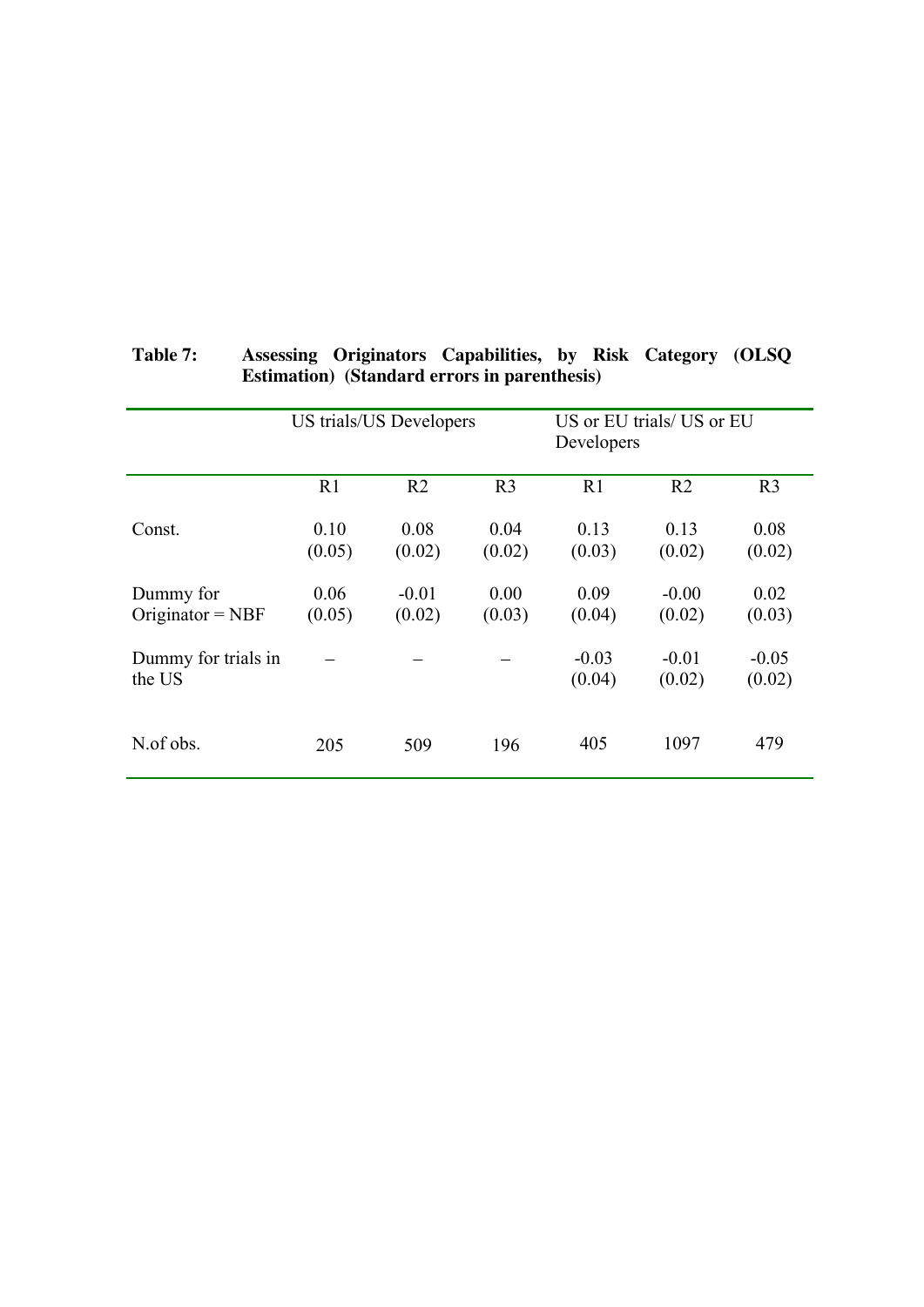|                                                                                           | US trials/US<br>Developers | US or EU trials/ US or<br><b>EU</b> Developers |
|-------------------------------------------------------------------------------------------|----------------------------|------------------------------------------------|
| $1st$ set of Parameters: Differences b/w<br>$DISC=1$ and baseline case $DISC=0$           |                            |                                                |
| Const.                                                                                    | $-1.10$<br>(0.29)          | $-1.04$<br>(0.18)                              |
| Dummy for R2                                                                              | $-0.22$<br>(0.30)          | $-0.21$<br>(0.19)                              |
| Dummy for R3                                                                              | $-1.01$<br>(0.41)          | $-0.29$<br>(0.22)                              |
| Dummy for Originator = NBF                                                                | $-1.48$<br>(0.26)          | $-1.15$<br>(0.20)                              |
| Dummy for trials in the US                                                                |                            | $-0.37$<br>(0.16)                              |
| 2 <sup>nd</sup> set of Parameters: Differences b/w<br>$DISC=2$ and baseline case $DISC=0$ |                            |                                                |
| Const.                                                                                    | $-0.83$<br>(0.27)          | $-0.82$<br>(0.17)                              |
| Dummy for R2                                                                              | $-0.66$<br>(0.30)          | $-0.58$<br>(0.18)                              |
| Dummy for R3                                                                              | $-0.60$<br>(0.34)          | $-0.45$<br>(0.20)                              |
| Dummy for Originator = NBF                                                                | $-1.64$<br>(0.26)          | $-1.52$<br>(0.21)                              |
| Dummy for trials in the US                                                                |                            | $-0.05$<br>(0.15)                              |
| N.of obs.<br>of which                                                                     | 832                        | 1759                                           |
| $DISC=0$<br>$DISC=1$<br>$DISC=2$                                                          | 672<br>78<br>82            | 1292<br>225<br>242□                            |

# **Table 8: Multinomial logit, Dependent Variable: DISC = 0, 1, 2 for projects discontinued in clinicals I, II, III. Sample = Discontinued Projects (Standard errors in parenthesis)**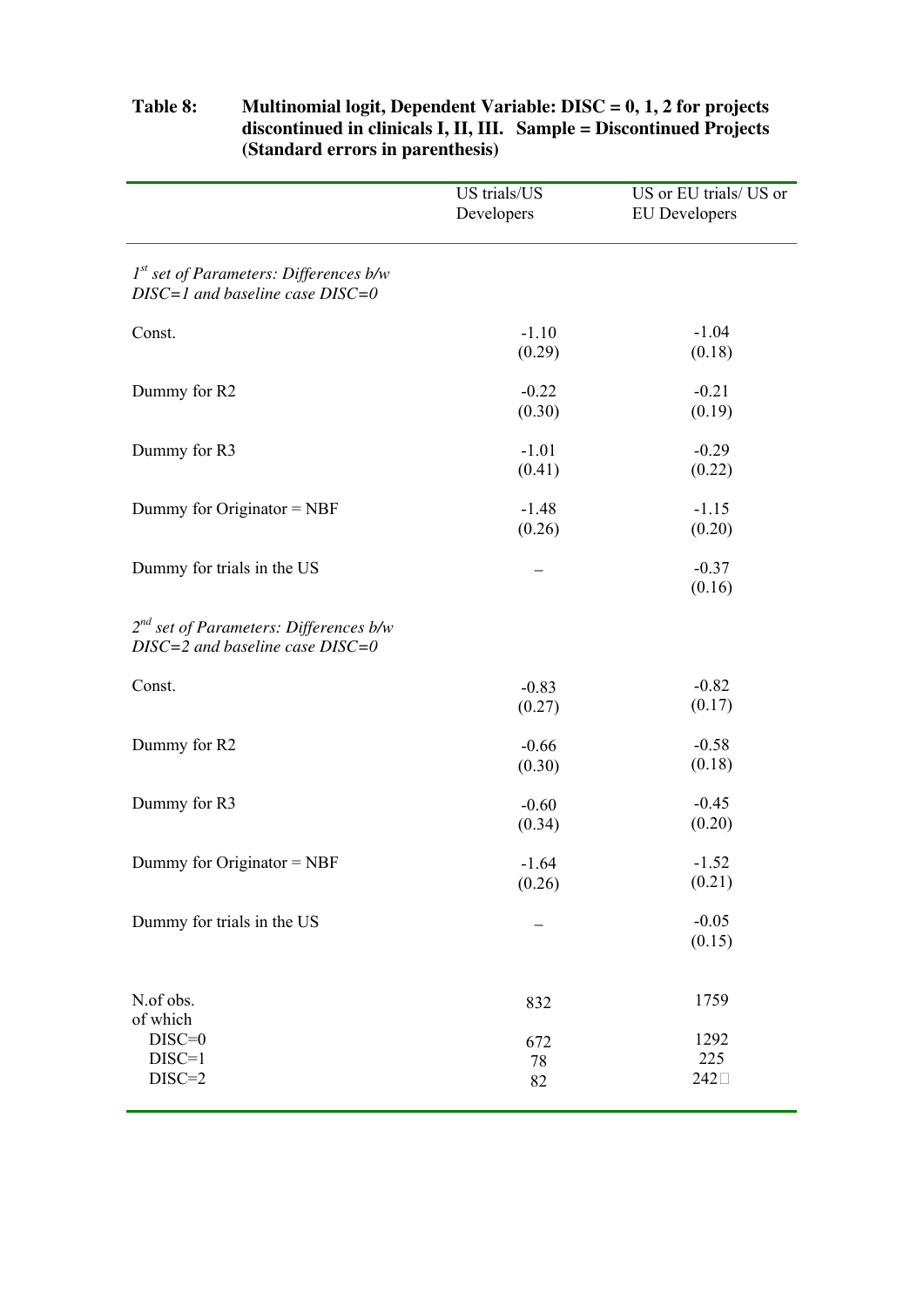# **Table 9: Estimated Changes in Probabilities for NBF as Originators from the Multinomial logit Model in Table 8 (Change in Probability of failing at Stage I, II, III given that Project was originated by an NBF)**

| <b>Stage of Project Discontinuation</b> | US trials/US<br>Developers | US or EU trials/ US<br>or EU Developers |
|-----------------------------------------|----------------------------|-----------------------------------------|
| Clinicals I                             | 0.22                       | 0.24                                    |
| Clinicals II                            | $-0.10$                    | $-0.09$                                 |
| Clinicals III                           | $-0.12$                    | $-0.15$                                 |
|                                         |                            |                                         |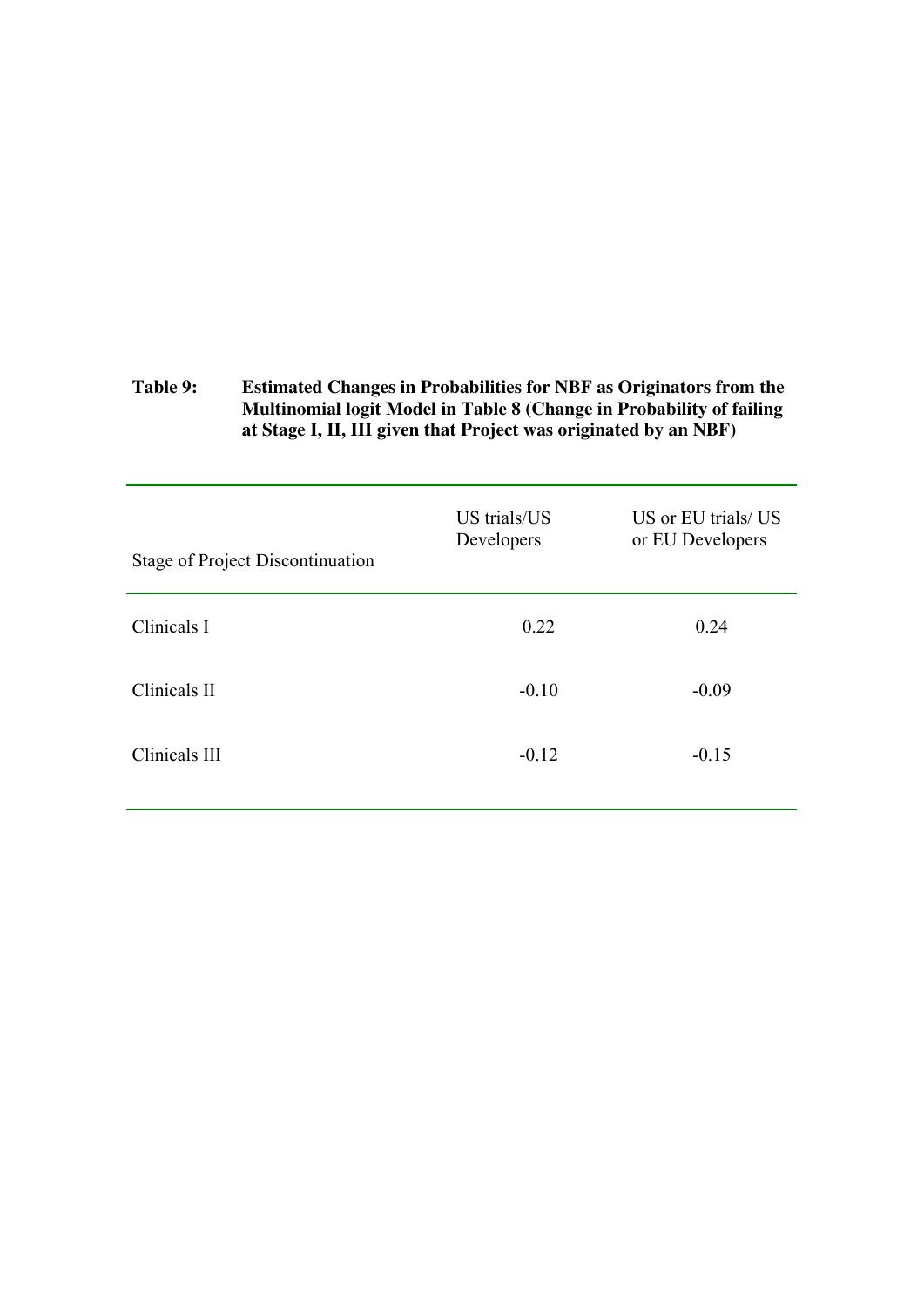**Table A1: Share of projects by NBFs and large pharmas according to Risk, Market Size of the potential compounds, Novelty of the chemical structure of the molecule.** 

|                   |             | Low   | Medium | High  |
|-------------------|-------------|-------|--------|-------|
| <b>NBFs</b>       | <b>Risk</b> | 25,95 | 55,57  | 18,48 |
|                   | Market Size | 43,23 | 43,75  | 13,02 |
|                   | Novelty     | 37,10 | 52,93  | 9,97  |
| Large Pharma Risk |             | 17,50 | 55,18  | 27,32 |
|                   | Market Size | 37,47 | 45,27  | 17,26 |
|                   | Novelty     | 42,05 | 50,71  | 7,24  |